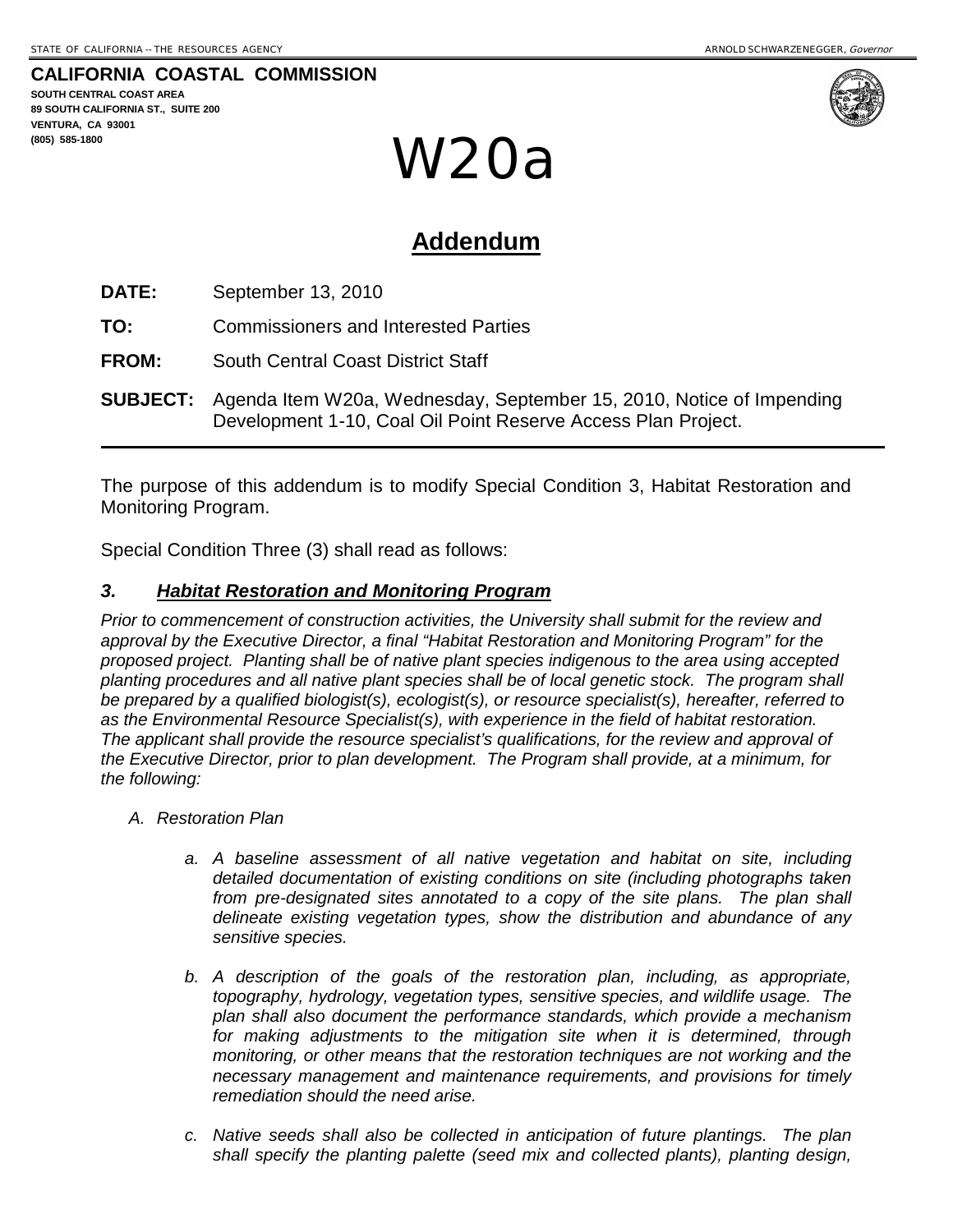#### *UCSB Notice of Impending Development 1-10 (Coil Oil Point Reserve Access Plan Project) Addendum Page 2*

*source of plant material, and plant installation. The planting palette shall be made up exclusively of native plants that are appropriate to the habitat and region or grown from seeds or vegetative materials obtained from the site or from an*  appropriate nearby location so as to protect the genetic makeup of natural *populations. Horticultural varieties shall not be used. Plantings shall be maintained in good growing condition throughout the life of the project and, whenever necessary, shall be replaced with new plant materials to ensure continued compliance with the revegetation requirements.*

- *d. Sufficient technical detail on the restoration design including, at a minimum, a planting program including a description of planned site preparation, method and location of exotic species removal, timing of planting, plant locations and elevations on the baseline map, and maintenance timing and techniques.*
- *e. Provisions for on-going habitat restoration maintenance and/or management for the term of this notice of impending development. At a minimum, semi-annual maintenance and/or management activities shall include, as necessary, periodic weeding of invasive and non-native vegetation and revegetation consistent with the approved restoration plan.*
- *f. Rodenticides containing any anticoagulant compounds (including, but not limited to, Warfarin, Brodifacoum, Bromadiolone or Diphacinone) shall not be used.*
- *g. The applicant shall commence implementation the final approved Habitat Restoration Plan upon issuance of the notice of impending development and complete the planting work within a one year period.*
- *B. Monitoring*

*A monitoring program shall be implemented to monitor the project for compliance with the specified guidelines and performance standards and shall provide the following:*

- *a. Initial Monitoring Report: The University shall submit, upon completion of the initial revegetation, a written report prepared by a qualified resource specialist, for the review and approval of the Executive Director, documenting the completion of the initial revegetation work. This report shall also include photographs taken from predesignated sites (annotated to a copy of the site plans) documenting the completion of the initial planting/revegetation work.*
- *b. Interim Monitoring Reports: After initial revegetation is completed, the applicant shall submit, for the review and approval of the Executive Director, on an annual basis until the authorization for the approved development expires (10 years from the date of Commission action) for a period of five (5) years, a written monitoring report prepared by a monitoring resource specialist indicating the progress and relative success or failure of the restoration on the site. This report shall also include further recommendations and requirements for additional enhancement/restoration activities in order for the project to meet the criteria and performance standards. This report shall also include photographs taken from predesignated sites (annotated to a copy of the site plans) indicating the progress of recovery at each of the sites. Each report shall be cumulative and shall summarize all previous results. Each report shall also include a "Performance Evaluation" section where information and results from the monitoring program are used to*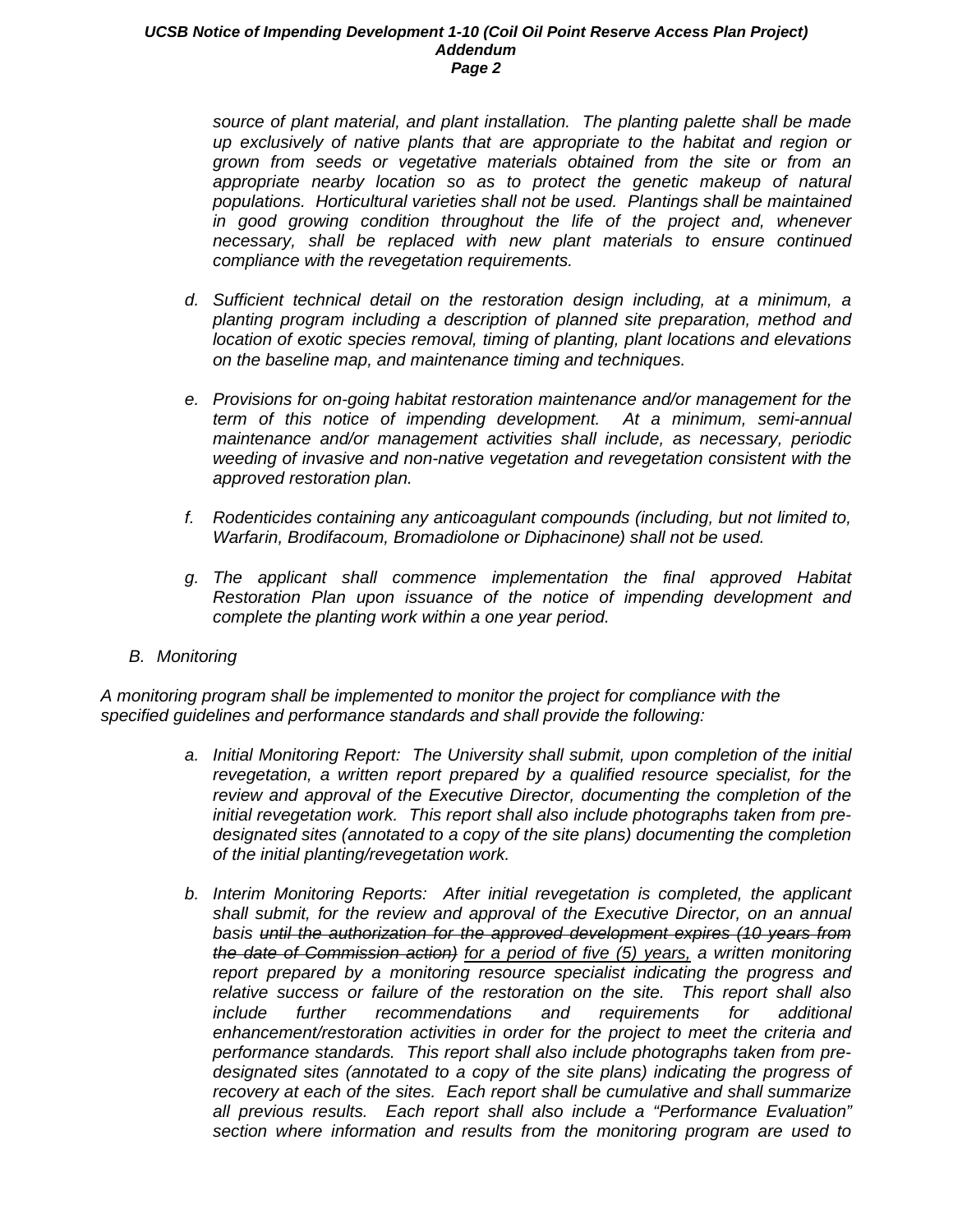#### *UCSB Notice of Impending Development 1-10 (Coil Oil Point Reserve Access Plan Project) Addendum Page 3*

*evaluate the status of the enhancement/restoration project in relation to the interim performance standards and final success criteria.*

- *c. Final Report: Prior to the date that authorization for the approved development expires (5 years from the date of Commission action), a final detailed report on the restoration shall be submitted for the review and approval of the Executive Director. After the five year interim period, the University shall submit a final detailed report on the restoration shall be submitted by the University for the review and approval of the Executive Director. If this report indicates that the restoration project has, in part, or in whole, been unsuccessful, based on the performance standards specified in the restoration plan, the applicant(s) shall submit within 90 days a revised or supplemental restoration program to compensate for those portions of the original program which did not meet the approved success criteria. The revised or supplemental program shall be processed as an amendment to this NOID.*
- *C. The University shall undertake development in accordance with the final approved plans. Any proposed changes to the approved final plans shall be reported to the Executive Director. No changes to the approved final plans shall occur without a Coastal Commission - approved amendment to the notice of impending development, unless the Executive Director determines that no amendment is legally required.*

*Herbicides shall not be used within any portion of the dune and wetland area. Herbicide use shall be restricted to the use of Glyphosate AquamasterTM (previously RodeoTM) herbicide for the elimination of non-native and invasive vegetation located within the project site for purposes of habitat restoration only. The applicants shall remove non-native or invasive vegetation by hand and the stumps may be painted with Glyphosate AquamasterTM herbicide. Herbicide application by means of spray shall not be utilized. No use of any herbicide shall occur during the rainy season (November 1 – March 31) unless otherwise allowed by the Executive Director for good cause. In no instance shall herbicide application occur if wind speeds on site are greater than 5 mph or 48 hours prior to predicted rain. In the event that rain does occur, herbicide application shall not resume again until 72 hours after rain.*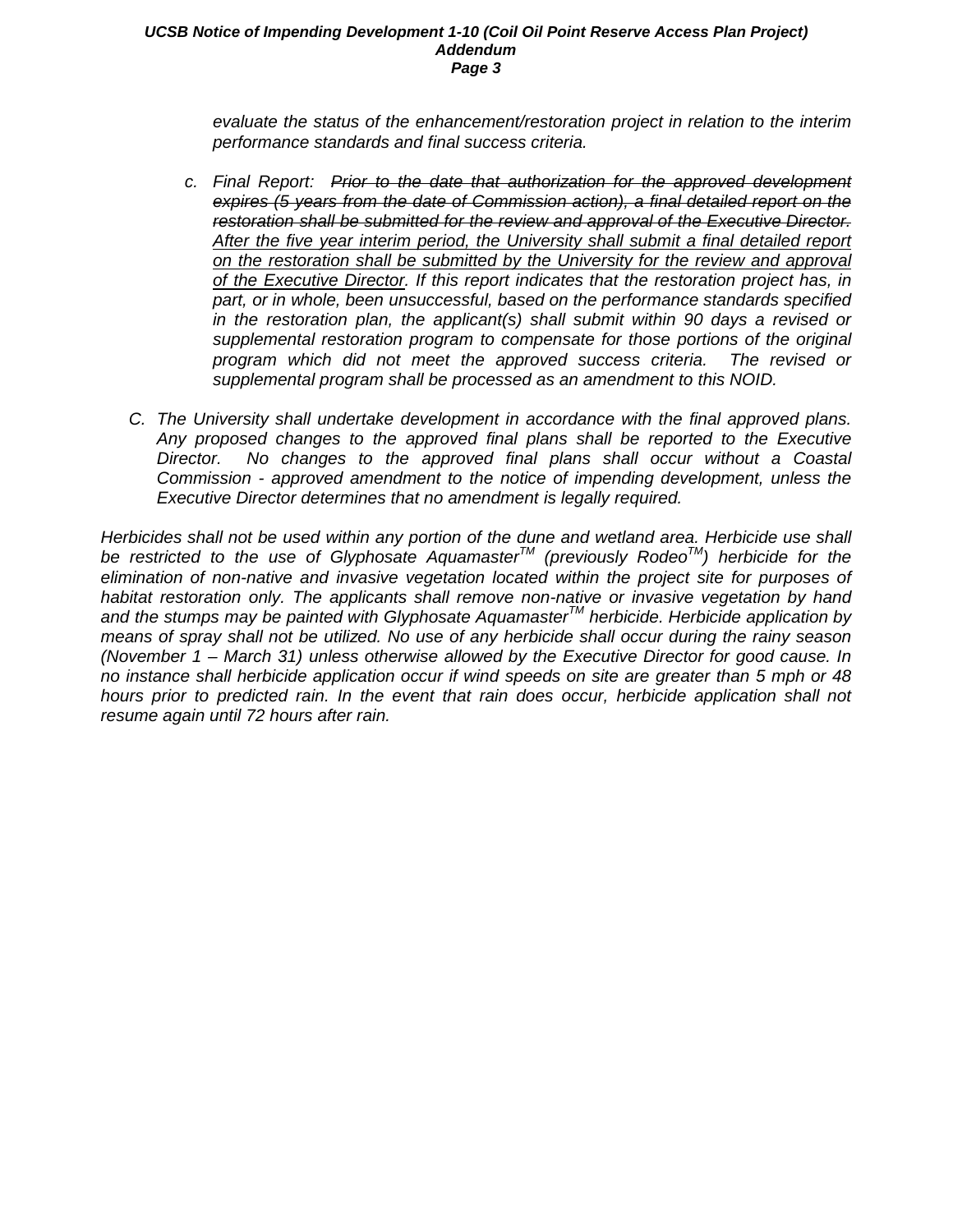**CALIFORNIA COASTAL COMMISSION SOUTH CENTRAL COAST AREA 89 SOUTH CALIFORNIA ST., SUITE 200 VENTURA, CA 93001**  (805) 585-1800 **W 20a** 



- **DATE:** September 1, 2010
- **TO:** Commissioners and Interested Persons
- **FROM:** Jack Ainsworth, Deputy Director Steve Hudson, District Manager Andrew D. Berner, Assistant Coastal Program Analyst
- **SUBJECT: Notice of Impending Development (NOID) 1-10,** Coal Oil Point Reserve Access Plan, for Public Hearing and Commission Action at the September 15, 2010, Commission Meeting in Eureka, California.

#### **SUMMARY AND STAFF RECOMMENDATION**

Staff is recommending that the Commission, after public hearing, *approve* Notice of Impending Development (NOID) 1-10, as conditioned. Staff is recommending three (3) special conditions for Notice of Impending Development 1-10 regarding: 1) Construction Monitoring; 2) Construction Staging Area and Fencing; and 3) Habitat Restoration and Monitoring Program. *The appropriate motions and resolutions are located on page 3.* 

The impending development involves implementation of public access improvements and habitat restoration at Coal Oil Point Reserve. The project includes the installation of 910 linear feet of wild-life permeable fencing, 60 linear feet of roll-out boardwalk, 200 cu. yds. of grading (100 cu. yds. of cut and 100 cu. yds. of fill), improvement of the existing Pond Trail, and the revegetation of unauthorized "volunteer/pioneered" trails at the Reserve.

The standard of review for the impending development is the policies of the certified Long Range Development Plan (LRDP). The impending development, subject to three (3) special conditions involving 1) Construction Monitoring; 2) Construction Staging Area and Fencing; and 3) Habitat Restoration and Monitoring Program, and as conditioned, is consistent with the policies of the certified LRDP.

#### **SUBSTANTIVE FILE DOCUMENTS:**

University of California, Santa Barbara, 1990 Long Range Development Plan; Management Plan for the Campus Lagoon, University of California, Santa Barbara,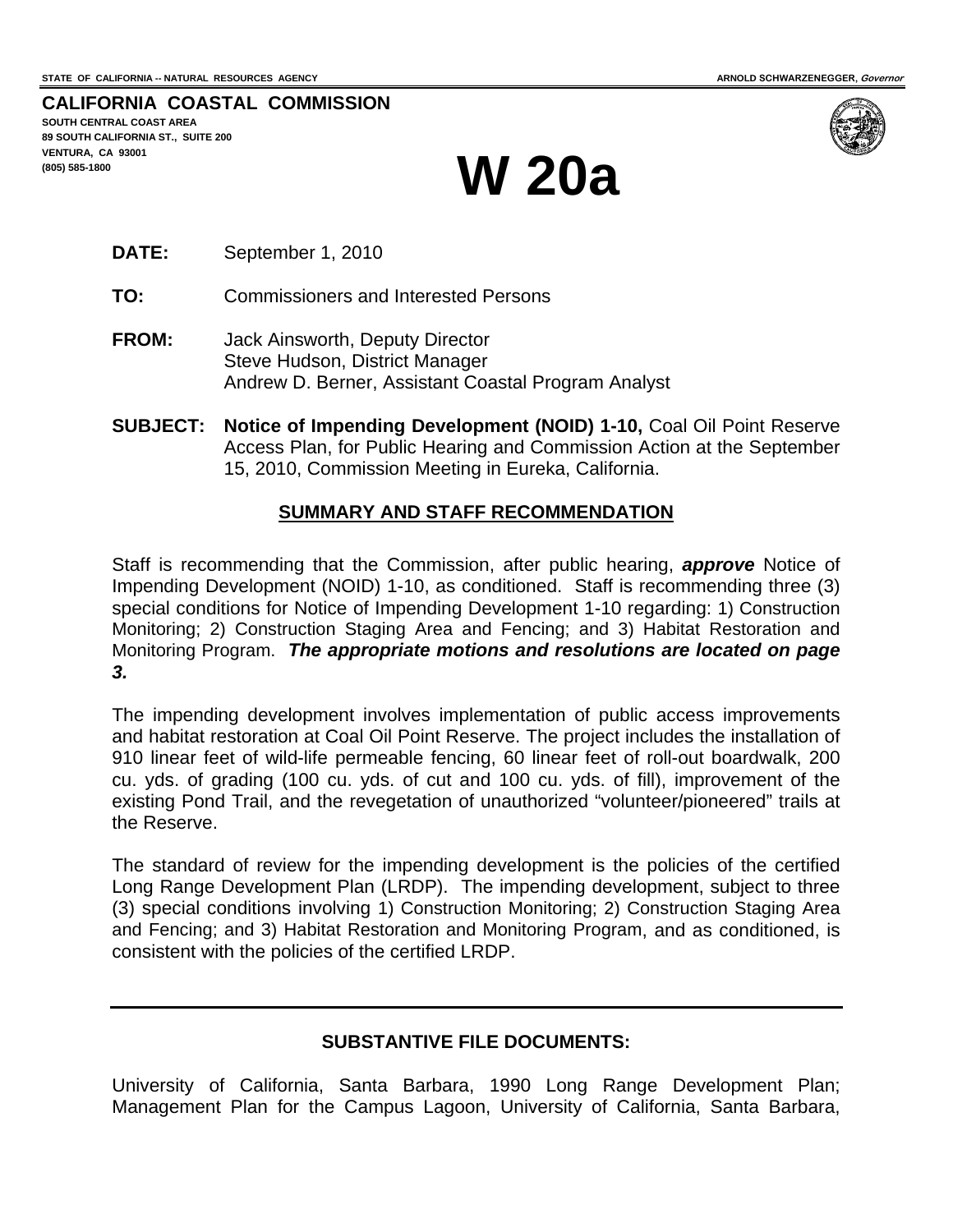<span id="page-4-0"></span>Notice of Impending Development 4-07 (Coal Oil Point Reserve Habitat Restoration Plan); Coastal Development Permit 4-08-007 (UCSB Western Snowy Plover Protection Plan) and; University of California, Santa Barbara, Coal Oil Point Reserve Access C, Dune Pond Trail Artificial Sand Berm Removal Project Restoration Plan, prepared by Cristina Sandoval, dated July 9, 2010

## **TABLE OF CONTENTS**

|              | II. STAFF RECOMMENDATION: MOTIONS & RESOLUTIONS  3                |  |
|--------------|-------------------------------------------------------------------|--|
|              |                                                                   |  |
|              |                                                                   |  |
|              |                                                                   |  |
|              | IV. FINDINGS FOR APPROVAL OF THE NOTICE OF IMPENDING DEVELOPMENT, |  |
| $\mathbf{B}$ |                                                                   |  |

### **EXHIBITS**

| Exhibit 1: | <b>Vicinity Map</b>                               |
|------------|---------------------------------------------------|
| Exhibit 2: | Aerial of Coal Oil Point Reserve                  |
| Exhibit 3: | Coal Oil Point Reserve Trail System               |
| Exhibit 4: | Access B, Sands Beach Entrance, Aerial            |
| Exhibit 5: | Access C, Pond Trail, Aerial                      |
| Exhibit 6: | Access D, Western Boundary of the Reserve, Aerial |
| Exhibit 7: | <b>Artificial Fill Removal and Deposit Site</b>   |
| Exhibit 8: | Fence and Natural Barrier Examples                |
|            |                                                   |

# **I. PROCEDURAL ISSUES**

Section 30606 of the Coastal Act and Article 14, §13547 through §13550 of the California Code of Regulations govern the Coastal Commission's review of subsequent development where there is a certified LRDP. Section 13549(b) requires the Executive Director or his designee to review the notice of impending development (or development announcement) within ten days of receipt and determine whether it provides sufficient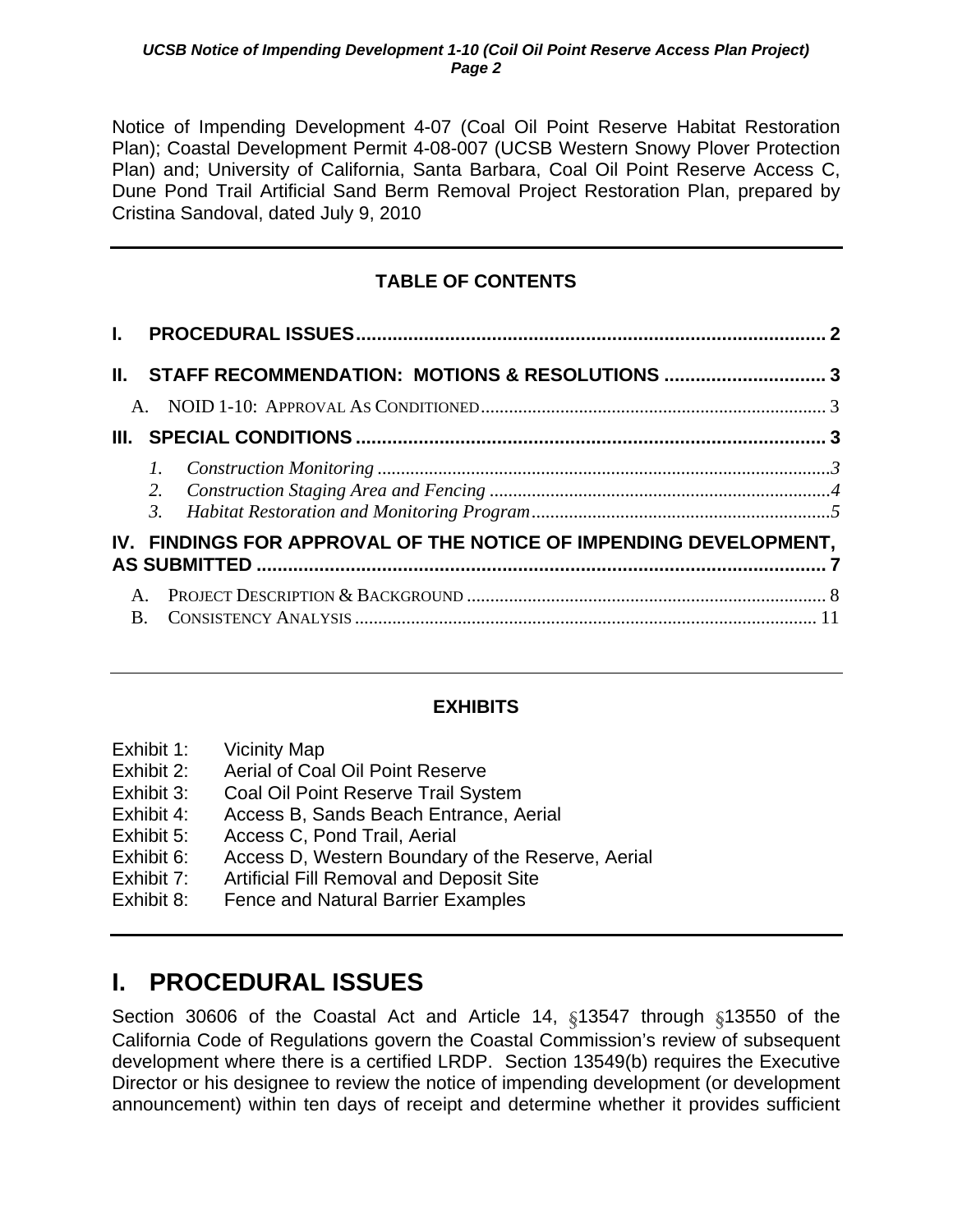<span id="page-5-0"></span>information to determine if the proposed development is consistent with the certified LRDP. The notice is deemed filed when all necessary supporting information has been received. The required items necessary to provide a complete notice of impending development were received in the South Central Coast Office and the notice was deemed filed on August 30, 2010.

Within thirty days of filing the notice of impending development, the Executive Director shall report to the Commission about the nature of the development and make a recommendation regarding the consistency of the proposed development with the certified LRDP. After public hearing, by a majority of its members present, the Commission shall determine whether the development is consistent with the certified LRDP and whether conditions are required to bring the development into conformance with the LRDP. No construction shall commence until after the Commission votes to render the proposed development consistent with the certified LRDP.

# **II. STAFF RECOMMENDATION: MOTIONS & RESOLUTIONS**

## **NOID 1-10: APPROVAL AS CONDITIONED**

**MOTION:** *I move that the Commission determine that the development described in the Notice of Impending Development 1-10 (Coal Oil Point Reserve Access Plan Project), as conditioned, is consistent with the certified University of California at Santa Barbara Long Range Development Plan.* 

**STAFF RECOMMENDS A YES VOTE**: Passage of this motion will result in a determination that the development described in the Notice of Impending Development 1-10 as conditioned, is consistent with the certified University of California at Santa Barbara Long Range Development Plan, and adoption of the following resolution and findings. The motion passes only by affirmative vote of a majority of the Commissioners present.

### **RESOLUTION: TO DETERMINE DEVELOPMENT IS CONSISTENT WITH LRDP:**

The Commission hereby determines that the development described in the Notice of Impending Development 1-10, as conditioned, is consistent with the certified University of California at Santa Barbara Long Range Development Plan for the reasons discussed in the findings herein.

# **III. SPECIAL CONDITIONS**

### **1. Construction Monitoring**

Prior to commencement of development, the University shall retain the services of a qualified biologist or environmental resource specialist with appropriate qualifications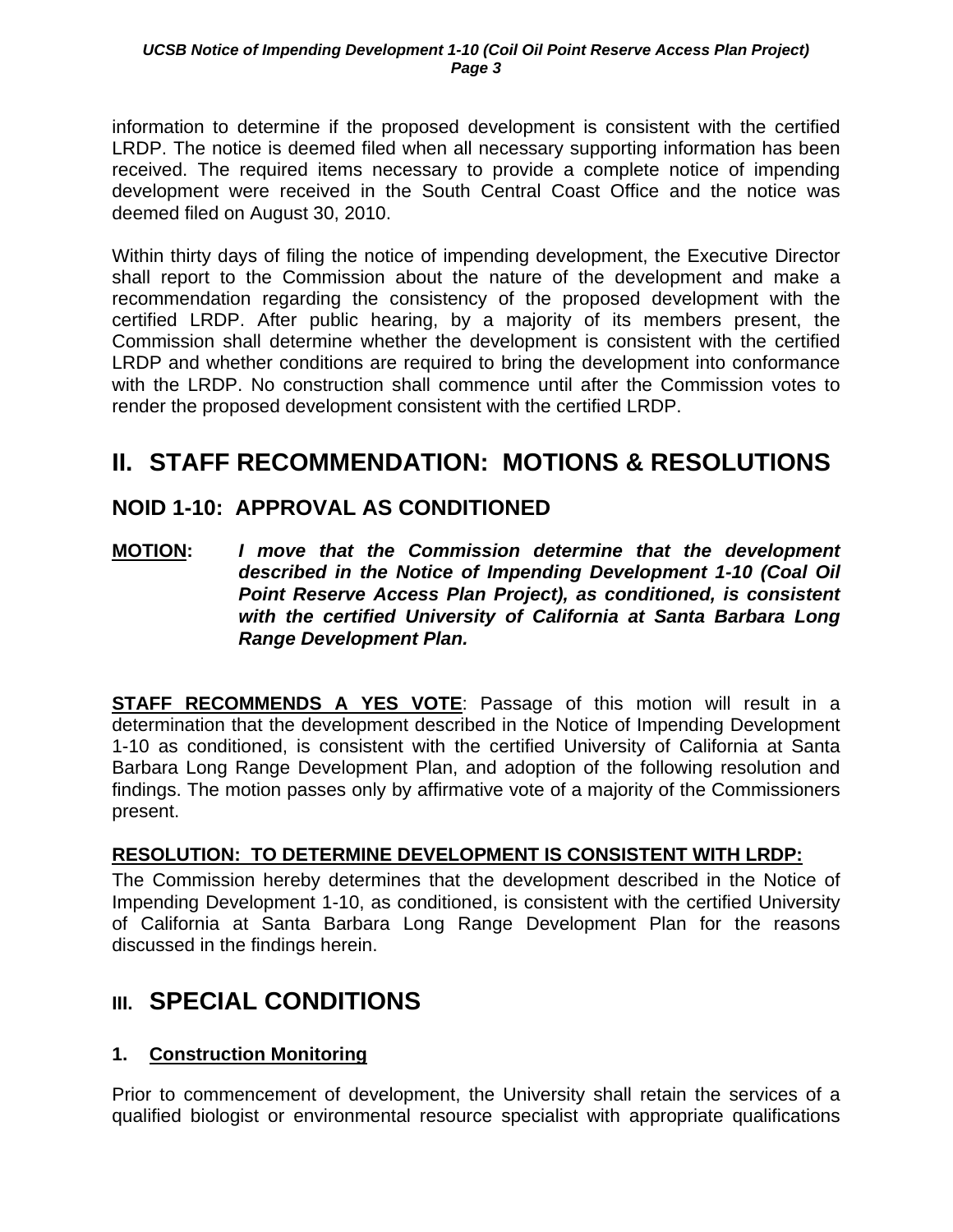<span id="page-6-0"></span>acceptable to the Executive Director to serve as the biological monitor. The biological monitor shall be present during all vegetation removal, grading operations, and any activities involving the use of heavy machinery.

The University shall cease work should any sensitive species be identified anywhere within the construction area, if a breach in permit compliance occurs, if work outside the scope of the notice of impending development occurs, or if any unforeseen sensitive habitat issues arise. In such event, the biological monitor(s) shall direct the University to cease work and shall immediately notify the Executive Director. Project activities shall resume only upon written approval of the Executive Director. If significant impacts or damage occur to sensitive habitat or species, the University shall be required to submit a revised or supplemental program to adequately mitigate such impacts at a minimum 3:1 replacement ratio. The revised, or supplemental, enhancement program shall be processed as a new Notice of Impending Development.

#### **2. Construction Staging Area and Fencing**

- A. All construction plans and specifications for the project shall indicate that impacts to wetlands and environmentally sensitive habitat areas (ESHA) shall be avoided. Said plans shall clearly identify all wetlands and ESHA and their associated buffers in and around the construction zone. Prior to commencement of development, the University shall submit a final construction staging and fencing plan for the review and approval of the Executive Director which indicates that the construction zone, construction staging area(s) and construction corridor(s) shall avoid impacts to wetlands and other sensitive habitat consistent with this approval. The plan shall include the following requirements and elements:
	- a. Protective fencing shall be used around all ESHA, wetland areas, and their associated buffers that may be disturbed during construction activities.
	- b. The plan shall include, at a minimum, a site plan that depicts the following components: limits of the staging area(s); construction corridor(s); construction site; location of construction fencing and temporary job trailers with respect to existing wetlands and sensitive habitat; and public access route through/around the site.
	- c. The plan shall indicate that construction equipment, materials or activity shall not occur outside the designated staging area(s), construction zone, or corridors identified on the site plan required by this condition.
	- d. During construction, washing of trucks, paint, equipment, or similar activities shall occur only in areas where polluted water and materials can be contained for subsequent removal from the site. Wash water shall not be discharged to the storm drains, street, drainage ditches, creeks, or wetlands. Areas designated for washing functions shall be at least 100 feet from any storm drain, water body or sensitive biological resources. The location(s) of the washout area(s) shall be clearly noted at the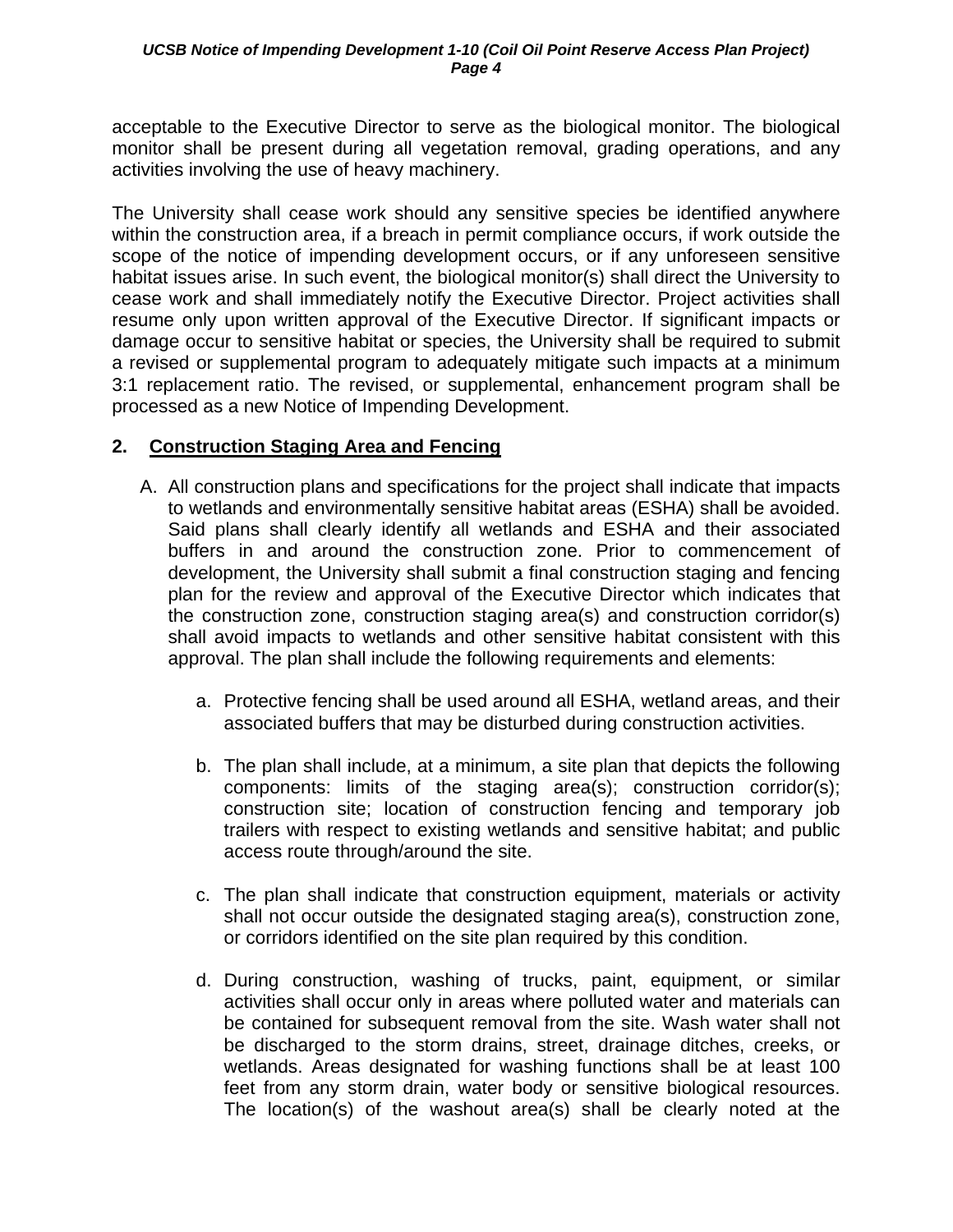construction site with signs. In addition, construction materials and waste such as paint, mortar, concrete slurry, fuels, etc. shall be stored, handled, and disposed of in a manner which prevents storm water contamination.

<span id="page-7-0"></span>B. The University shall undertake development in accordance with the approved final plans. Any proposed changes to the approved final plans shall be reported to the Executive Director to determine if a notice of impending development or amendment to the Long Range Development is required to authorize such work.

#### **3. Habitat Restoration and Monitoring Program**

Prior to commencement of construction activities, the University shall submit for the review and approval by the Executive Director, a final "Habitat Restoration and Monitoring Program" for the proposed project. Planting shall be of native plant species indigenous to the area using accepted planting procedures and all native plant species shall be of local genetic stock. The program shall be prepared by a qualified biologist(s), ecologist(s), or resource specialist(s), hereafter, referred to as the Environmental Resource Specialist(s), with experience in the field of habitat restoration. The applicant shall provide the resource specialist's qualifications, for the review and approval of the Executive Director, prior to plan development. The Program shall provide, at a minimum, for the following:

- A. Restoration Plan
	- a. A baseline assessment of all native vegetation and habitat on site, including detailed documentation of existing conditions on site (including photographs taken from pre-designated sites annotated to a copy of the site plans. The plan shall delineate existing vegetation types, show the distribution and abundance of any sensitive species.
	- b. A description of the goals of the restoration plan, including, as appropriate, topography, hydrology, vegetation types, sensitive species, and wildlife usage. The plan shall also document the performance standards, which provide a mechanism for making adjustments to the mitigation site when it is determined, through monitoring, or other means that the restoration techniques are not working and the necessary management and maintenance requirements, and provisions for timely remediation should the need arise.
	- c. Native seeds shall also be collected in anticipation of future plantings. The plan shall specify the planting palette (seed mix and collected plants), planting design, source of plant material, and plant installation. The planting palette shall be made up exclusively of native plants that are appropriate to the habitat and region or grown from seeds or vegetative materials obtained from the site or from an appropriate nearby location so as to protect the genetic makeup of natural populations. Horticultural varieties shall not be used. Plantings shall be maintained in good growing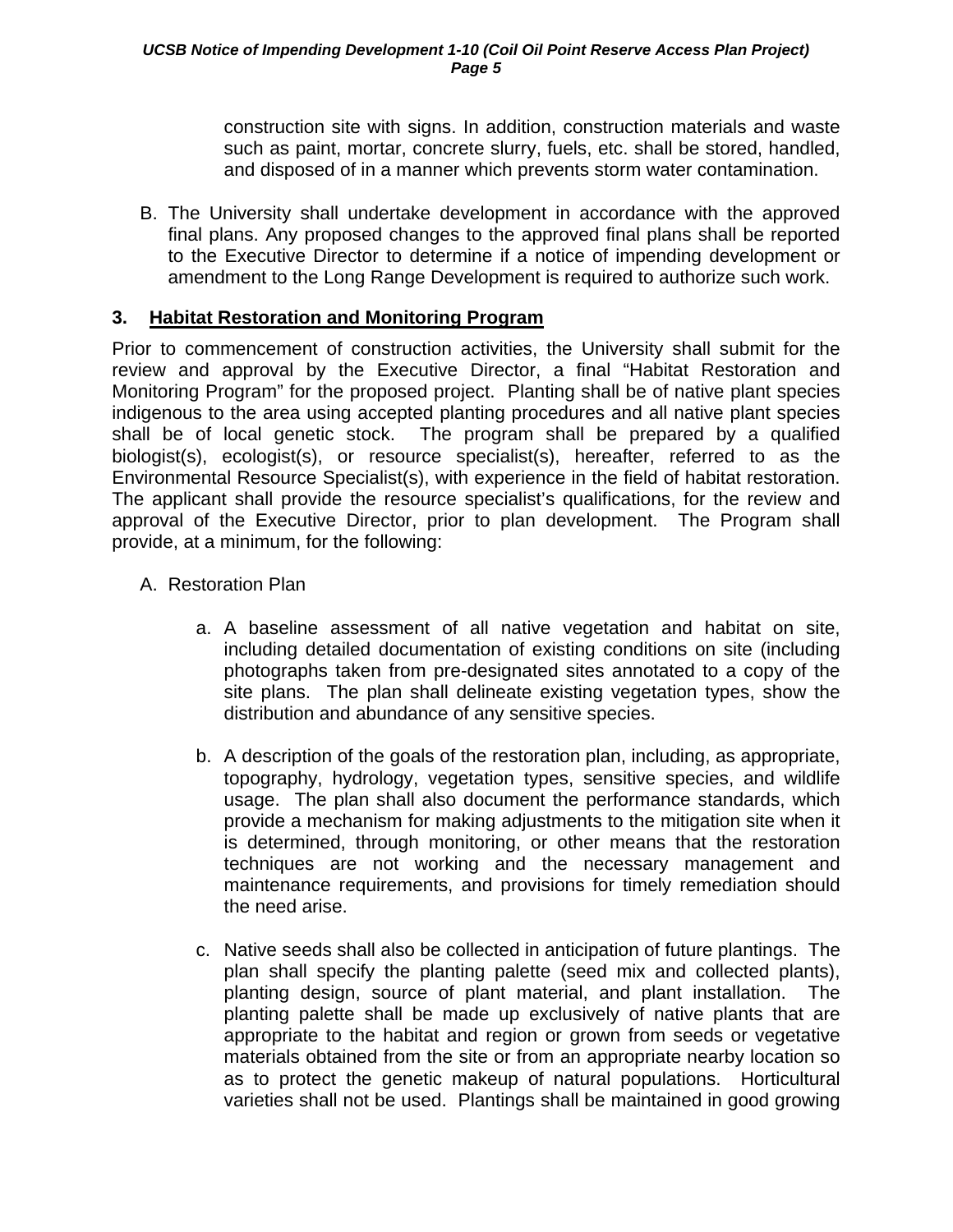condition throughout the life of the project and, whenever necessary, shall be replaced with new plant materials to ensure continued compliance with the revegetation requirements.

- d. Sufficient technical detail on the restoration design including, at a minimum, a planting program including a description of planned site preparation, method and location of exotic species removal, timing of planting, plant locations and elevations on the baseline map, and maintenance timing and techniques.
- e. Provisions for on-going habitat restoration maintenance and/or management for the term of this notice of impending development. At a minimum, semi-annual maintenance and/or management activities shall include, as necessary, periodic weeding of invasive and non-native vegetation and revegetation consistent with the approved restoration plan.
- f. Rodenticides containing any anticoagulant compounds (including, but not limited to, Warfarin, Brodifacoum, Bromadiolone or Diphacinone) shall not be used.
- g. The applicant shall commence implementation the final approved Habitat Restoration Plan upon issuance of the notice of impending development and complete the planting work within a one year period.
- B. Monitoring

A monitoring program shall be implemented to monitor the project for compliance with the specified guidelines and performance standards and shall provide the following:

- a. Initial Monitoring Report: The University shall submit, upon completion of the initial revegetation, a written report prepared by a qualified resource specialist, for the review and approval of the Executive Director, documenting the completion of the initial revegetation work. This report shall also include photographs taken from pre-designated sites (annotated to a copy of the site plans) documenting the completion of the initial planting/revegetation work.
- b. Interim Monitoring Reports: After initial revegetation is completed, the applicant shall submit, for the review and approval of the Executive Director, on an annual basis until the authorization for the approved development expires (10 years from the date of Commission action) a written monitoring report prepared by a monitoring resource specialist indicating the progress and relative success or failure of the restoration on the site. This report shall also include further recommendations and requirements for additional enhancement/restoration activities in order for the project to meet the criteria and performance standards. This report shall also include photographs taken from pre-designated sites (annotated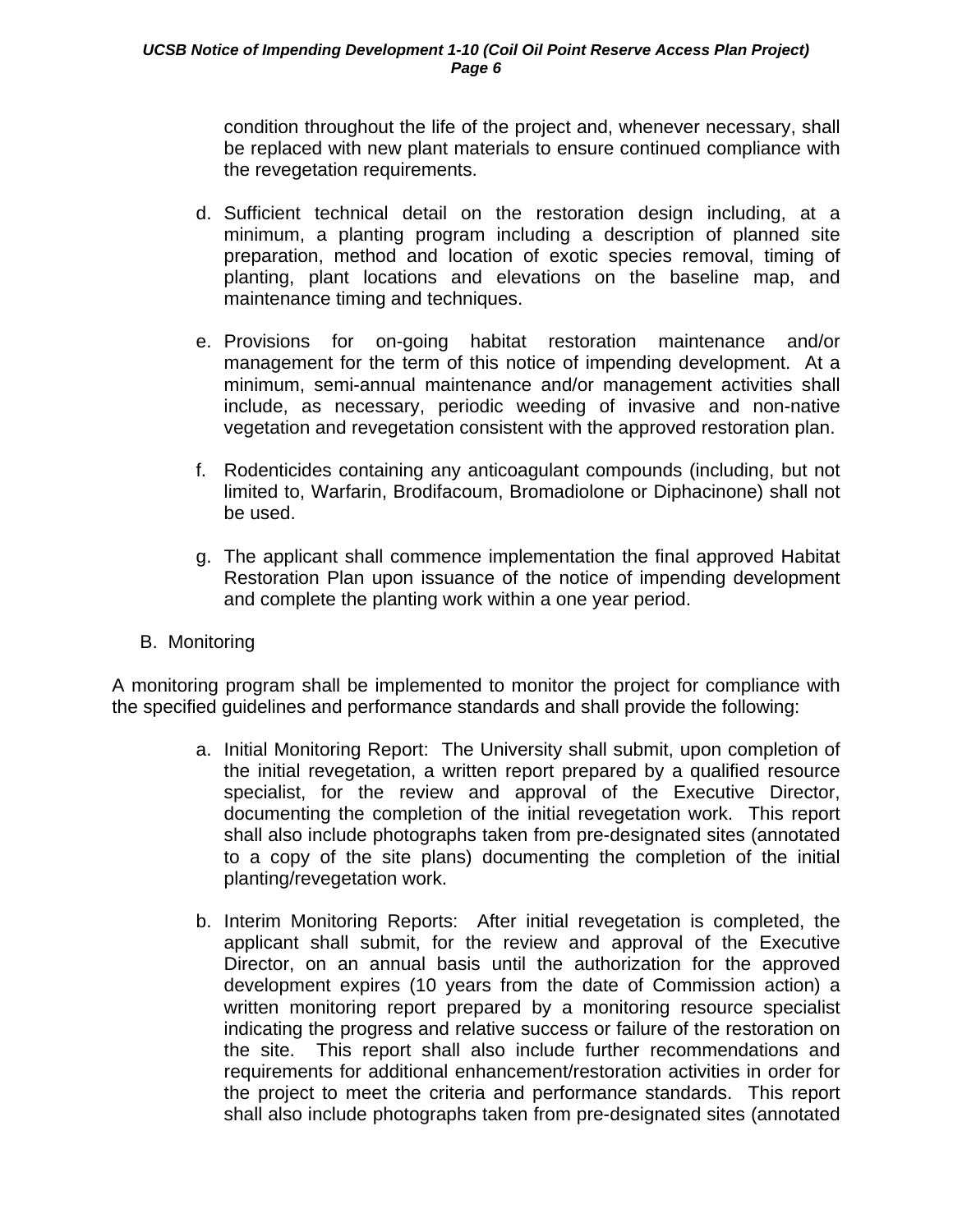<span id="page-9-0"></span>to a copy of the site plans) indicating the progress of recovery at each of the sites. Each report shall be cumulative and shall summarize all previous results. Each report shall also include a "Performance Evaluation" section where information and results from the monitoring program are used to evaluate the status of the enhancement/restoration project in relation to the interim performance standards and final success criteria.

- c. Final Report: Prior to the date that authorization for the approved development expires (5 years from the date of Commission action), a final detailed report on the restoration shall be submitted for the review and approval of the Executive Director. If this report indicates that the restoration project has, in part, or in whole, been unsuccessful, based on the performance standards specified in the restoration plan, the applicant(s) shall submit within 90 days a revised or supplemental restoration program to compensate for those portions of the original program which did not meet the approved success criteria. The revised or supplemental program shall be processed as an amendment to this NOID.
- C. The University shall undertake development in accordance with the final approved plans. Any proposed changes to the approved final plans shall be reported to the Executive Director. No changes to the approved final plans shall occur without a Coastal Commission - approved amendment to the notice of impending development, unless the Executive Director determines that no amendment is legally required.
- D. Herbicides shall not be used within any portion of the dune and wetland area. Herbicide use shall be restricted to the use of Glyphosate Aquamaster<sup>™</sup> (previously RodeoTM) herbicide for the elimination of non-native and invasive vegetation located within the project site for purposes of habitat restoration only. The applicants shall remove non-native or invasive vegetation by hand and the stumps may be painted with Glyphosate Aquamaster<sup>™</sup> herbicide. Herbicide application by means of spray shall not be utilized. No use of any herbicide shall occur during the rainy season (November 1 – March 31) unless otherwise allowed by the Executive Director for good cause. In no instance shall herbicide application occur if wind speeds on site are greater than 5 mph or 48 hours prior to predicted rain. In the event that rain does occur, herbicide application shall not resume again until 72 hours after rain.

# **IV. FINDINGS FOR APPROVAL OF THE NOTICE OF IMPENDING DEVELOPMENT, AS SUBMITTED**

The following findings support the Commission's approval of the Notice of Impending Development, as submitted. The Commission hereby finds and declares as follows: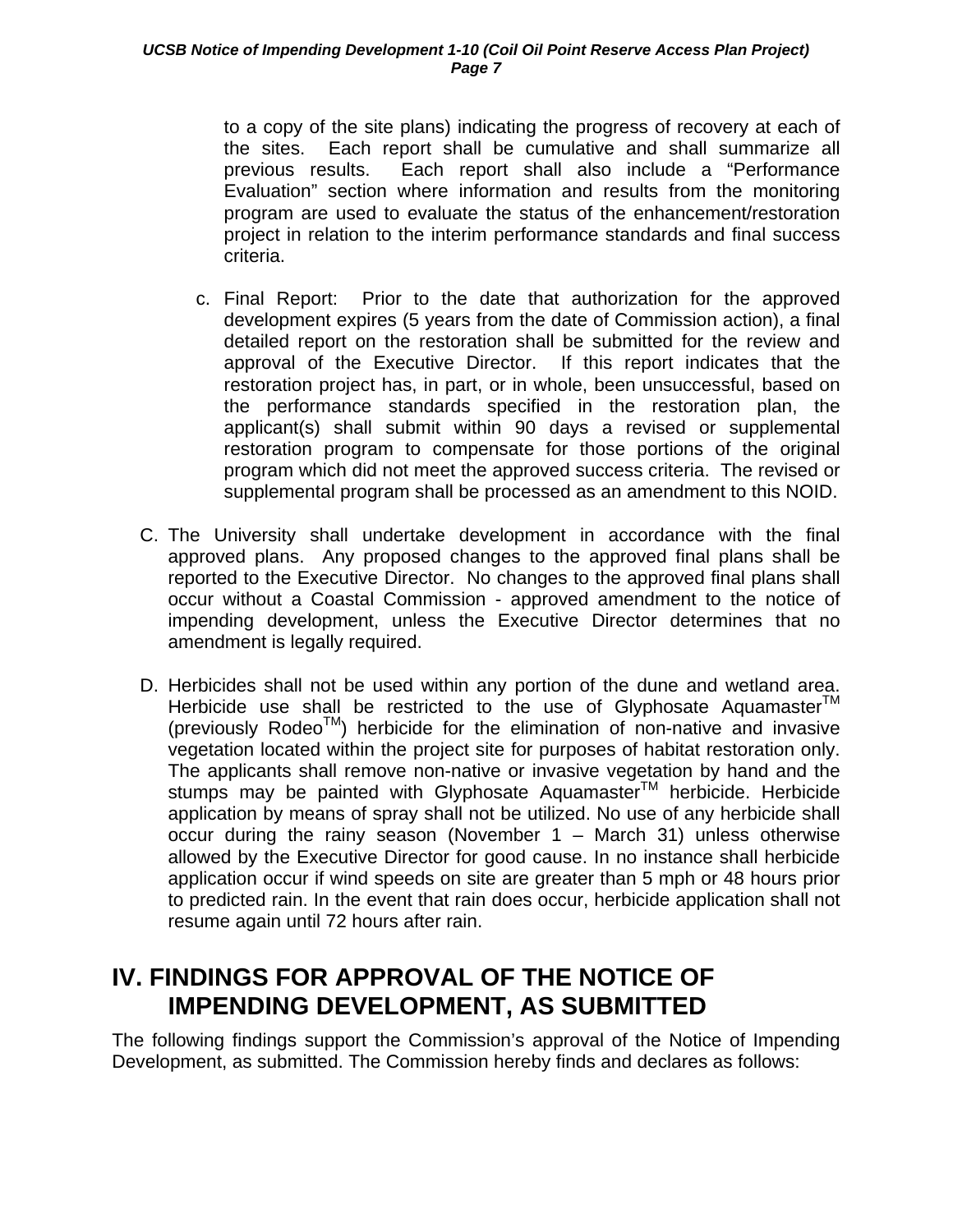## <span id="page-10-0"></span>**A. PROJECT DESCRIPTION & BACKGROUND**

The University of California, Santa Barbara (the University) is proposing a public access improvement and habitat restoration project that involves the installation of 910 linear feet of wild-life permeable fencing, 60 linear feet of roll-out boardwalk, the removal of 100 cu. yds. of fill material along a 94 linear ft. segment (approximately 2,350 square feet in area) of the Pond Trail located with dune swale habitat on site, the placement of all excavated material in a non-sensitive area on site, improvement of the existing Pond Trail, and the revegetation of unauthorized "volunteer/pioneered" trails at the Coal Oil Point Reserve (COPR or Reserve).

The proposed project is located within the Coal Oil Point Reserve at the University of California at Santa Barbara (UCSB) Campus (Exhibits 1 & 2). The reserve is part of the University-wide Natural Reserve System. The purpose of the Reserve System is to protect and manage specific University-owned natural areas containing environmentally sensitive resources for the purpose of teaching and research. The proposed habitat restoration and public access improvements are consistent with the types of development typically allowed within the reserve. The Coal Oil Point Reserve consists of 165.3 acres of protected coastal habitats along the south coast of Santa Barbara County, in the lower drainage area of the Devereux Creek Watershed, adjacent to the West Campus and south of North Campus at UCSB (Exhibit 3). Developed areas to the east of the reserve include the Orfalea Family Children's Center, West Campus Faculty Housing, the Devereux School, and the Cliff House conference facility. Open space surrounds the Reserve to the north (known as the "South Parcel" Open Space Area) and to the west (Ellwood Mesa). The Ellwood Marine Terminal is located on 17 acres on the northwest side and the Pacific Ocean is to the south. The Reserve area was used in the early 1900s for lima bean agriculture and as a horse pasture. The relief is mostly flat with some gentle slopes. The soil is sandy loam with a few areas of surfacing clay.

Habitats and species within the Reserve include Coastal Dune Scrub, several vernal pools, dune swales, salt flats and salt marshes, the Globose Dune Beetle, Dune Spider, and the Sand Tiger Beetle, and breeding grounds for the Belding Savanna Sparrow, the federally listed Pacific coastal Western Snowy Plover and the endangered California Least Terns.

The following describes each component of the project.

### 1. Access B, Sands Beach Entrance

The existing gate and chain-link fence at Access B (Exhibit 4) will be replaced by 86 ft. of 3-rail type fence. The passage through the gate will have the same shape and location as the existing gate to prevent horse and bike access to the beach. Another gate, 6 feet wide will be installed and kept locked and will be used for emergencies such as removing injured people and sick marine mammals from the beach.

### 2. Access C, Pond Trail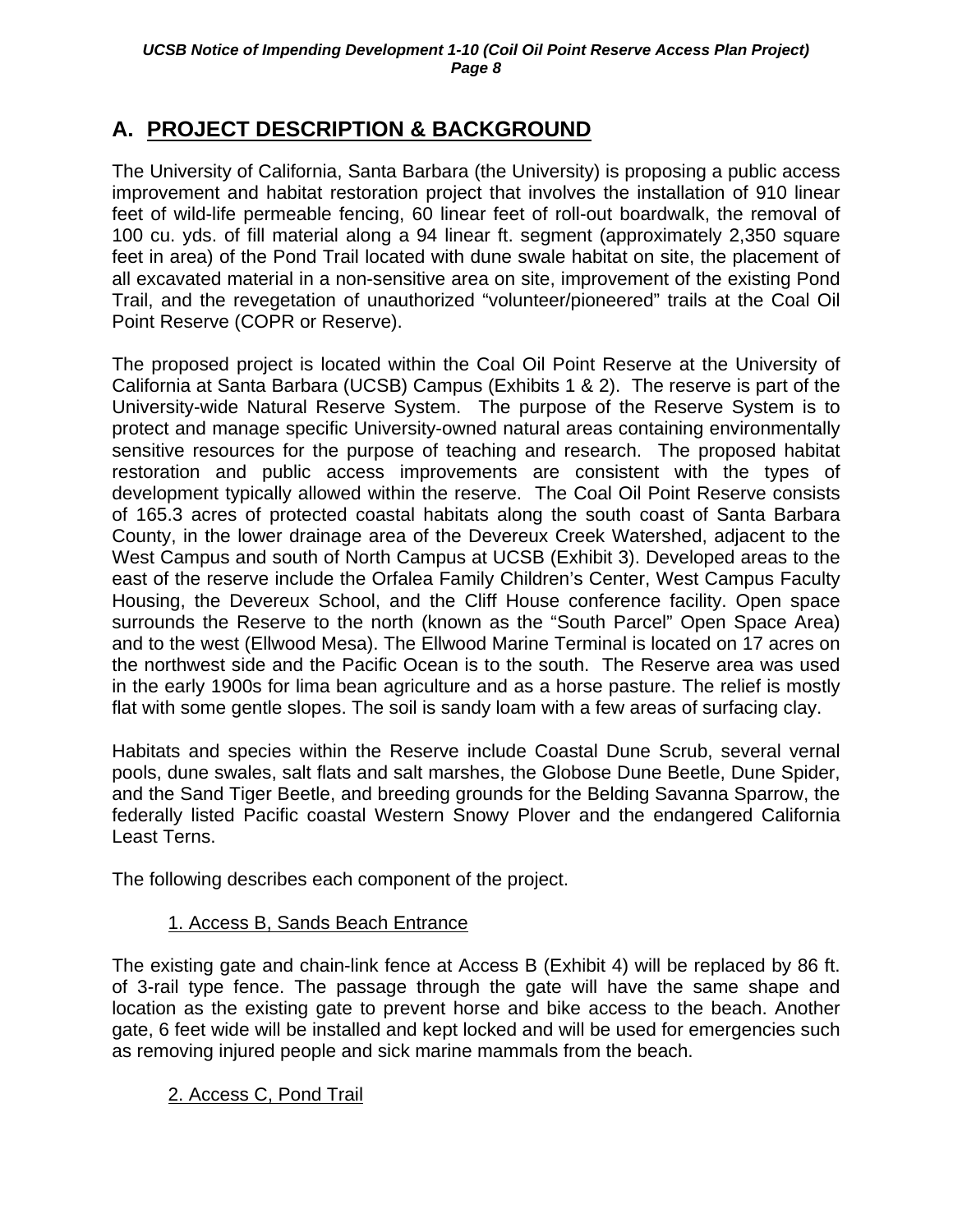The existing Pond Trail provides public pedestrian access from Venoco Road to Sands Beach (Exhibit 5) and will be retained as the designated public access trail in its existing location; however, several unauthorized "volunteer" trails will be restored and revegetated. In order to ensure that pedestrians remain on the designated trail, wood logs will be laid on each side of the pond trail to demarcate its boundaries. Native shrubs will be planted adjacent to the logs to create a natural barrier around the trail in order to control pedestrian access and minimize human intrusion into the surrounding sensitive habitat areas. In constrained areas, a post-and cable fence will be installed; similar to those used in state parks to control impacts from off-trail use.

At the northern boundary of the pond trail, a 30 ft. long, 3-rail type fence will be installed on each side of the trail entrance and an "L" shaped entrance will be installed to allow pedestrians but prevent horses and bicycles from entering the pond trail.

The southern end of the pond trail bisects the dune swale that connects the dune pond to the slough. The trail was created prior to both the establishment of the Reserve in 1970 and the passage of the Coastal Zone Conservation Act in 1972 by placing a large quantity of fill on site in order to raise the path above surrounding grade. There are no records describing why such fill was placed in this location but historical aerial photos show the trail in existence since about 1950. However, the University has indicated that this artificial fill was most likely placed in order to provide a dry walking surface during the winter rainy season when wetlands may form within the dune swale area on site.

COPR has been highly disturbed since 1938 when an oil company occupied the property. There has been evidence of sand borrow pits being excavated on the property and through time those pits have revegetated with wetland or upland vegetation. Sometime between 1954 and 1961 the project area became highly disturbed and dry. A trail is visible during this time period. 1961 photos show little to no vegetation on the western side of the trail but vegetation on the eastern side of the trail. Wetland vegetation re-established in dune pond by1967.

The artificial fill underlying the existing trail has effectively created a berm. The proposed project involves the removal of 100 cu. yds. of this artificial fill in order to restore the hydrological connection of the dune swales on each side of the existing trail. The section of fill to be removed is 94 feet long, 25 feet wide (2,350 square feet) and approximately 1-foot deep. The fill will be removed with a small "Bobcat" tractor. The approximately 100 cubic feet of soil to be removed will be deposited under the nearby row of non-native, invasive Eucalyptus trees on site (Exhibit 7). In order to maintain the trail in its existing location and allow continued access through this area during the rainy season, a roll-out boardwalk will be laid out over sections of the trail. The boardwalk is 60 feet long by 3 feet wide and will be made of recycled lumber.

The area of the site where removal of the artificial fill will occur is primarily vegetated with non-native plant species such as European annual grasses, Italian thistle, and Wild radish. A few native upland species also occur on the sides of the berm such as *Verbena lasiostachys* (Wstern vervain), *Distichilis spicata* (Saltgrass), *Lupinus arboreus* (Bush lupine), and *Isocoma menziesii* (Coastal goldenbrush). On the edges of the berm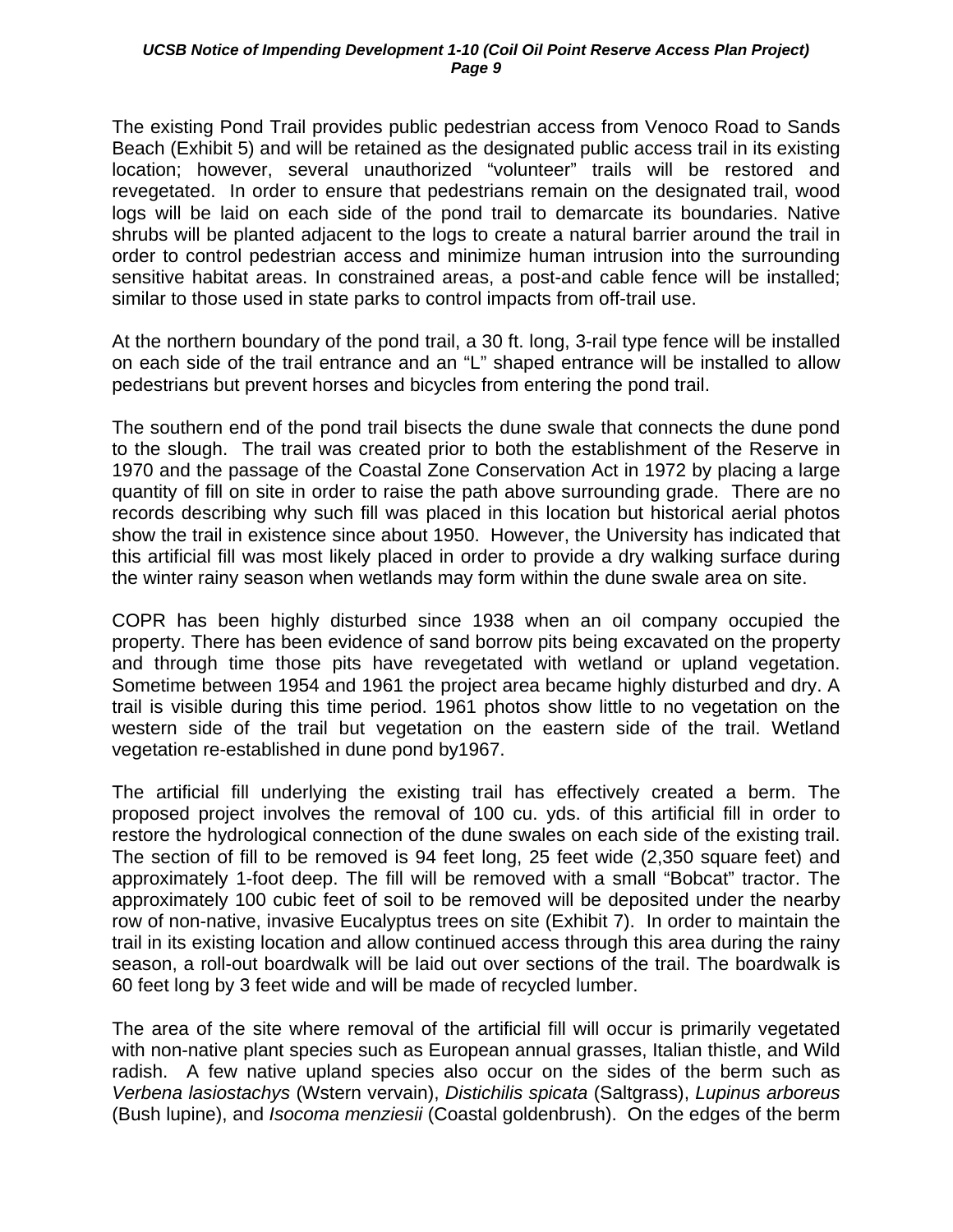and surrounding area, the vegetation is dominated by native wetland plants such as *Juncus xiphioides, Jaumea carnosa* (March jaumea), *Bacharis salicifolia* (Mulefat), *Distichlis spicata* (Saltgrass), and *Frankenia salina* (Alkali Heath). The proposed project includes the revegetation of all disturbed/graded areas on site with native plant species appropritate to the area.

## 3. Access D, Western Boundary of the Reserve

Access D (as shown on Exhibit 6) is straddles western boundary of the Reserve and UCSB's South Parcel Open Space Area, which was incorporated into the certified LRDP pursuant to LRDP Amendment 1-06 in 2006. There is an existing public access trail crossing the subject area at Access D that will be improved by removing the invasive iceplant and trimming the low eucalyptus branches which currently impair pedestrian access in this location. Branches will be trimmed up to 6 feet from the ground and will only occur outside of bird nesting season if a bird nesting survey is performed to ensure that no nests are present within the subject area. The iceplant around this trail will be eradicated with the use of solarization (black plastic) and/or Glyphosate Aquamaster™, depending on the location. Glyphosate Aquamaster™ will be used on vertical slopes and black plastic will be used on the flatter areas. The beach and bluffs will be revegetated with native plants that will be grown from seeds collected from other native plants already growing within the area.

### 4. Fencing of the Western Boundary

A 560 foot long 3-rail type fence will be installed on the Reserve side of the access D trail to keep pedestrians on the designated public access trail (that goes from Venoco Road to Sands Beach and west of the Pond Trail) and minimize human intrusion into the sensitive dunes, wetlands, and plover breeding habitat areas. The parts of trail that are adjacent to the fence will be revegetated with lemonadeberry and other native shrubs while the parts of the trail that are on wetlands will be left to revegetate on their own.

### 5. Maintenance of Designated Trails and Closure of Unauthorized "Pioneered" Trails.

Several unauthorized "pioneered" trails exist on site that branch off the primary Pond Trail. The Pond Trail is the designated trail that provides access from Venoco Road to Sands Beach and will be maintained for public pedestrian access. However, the "pioneered" trails which branch off from the Pond Trail across the site are not necessary to maintain beach access and their unauthorized creation has resulted in adverse impacts to the sensitive habitat areas on site. These small, unauthorized trails will be closed by installation of logs and other natural barriers (Exhibit 8) to demarcate the boundary of the Pond Trail and revegetation of the unauthorized trail areas shall be implemented. Native plantings will be utilized to revegetate these disturbed areas to discourage further use of these unauthorized trails and to better delineated the boundaries of the designated public access trails on site. The native plants to be used will include Lemonade berry, Elderberry, Coastal sage scrub and quail bush.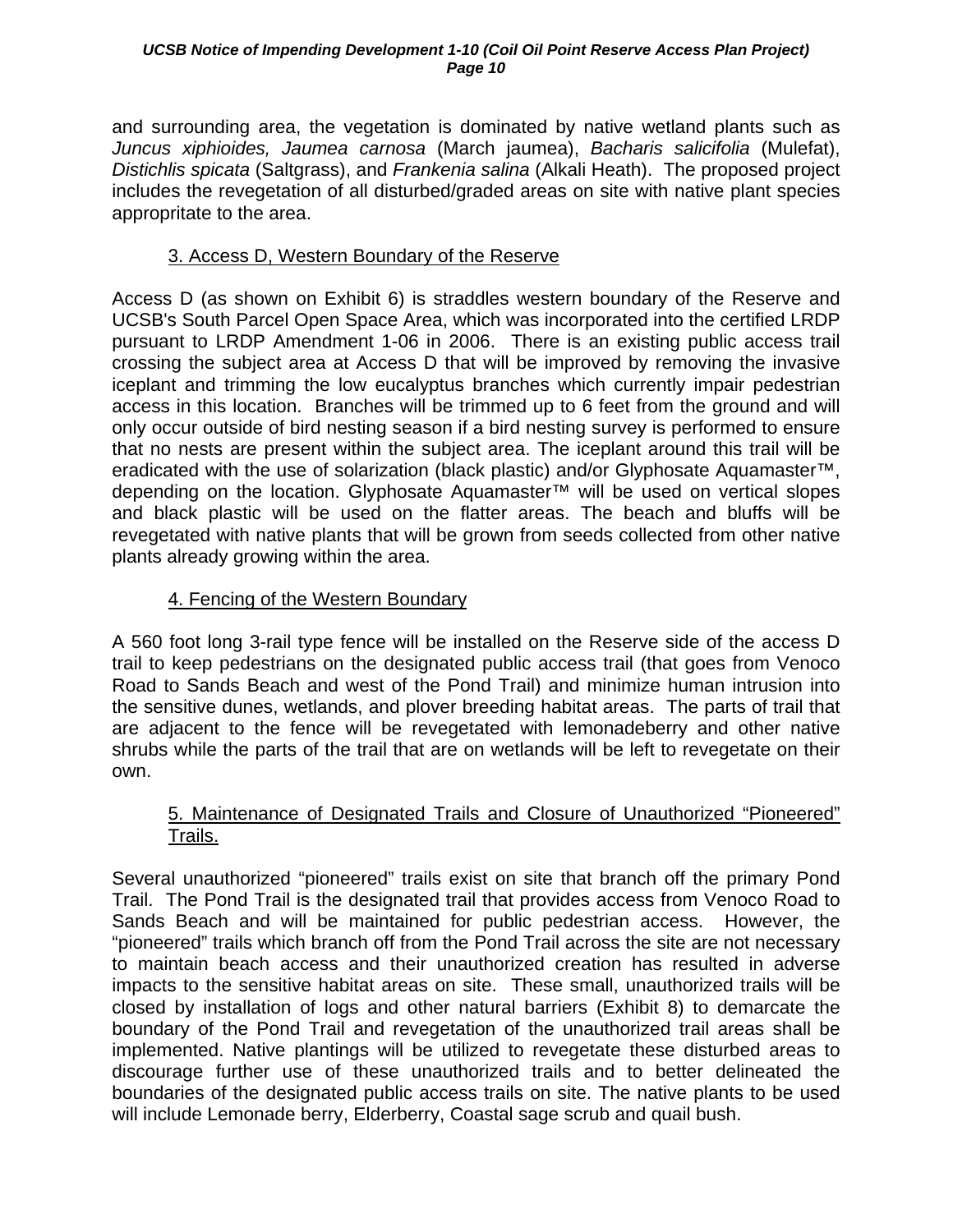## <span id="page-13-0"></span>**B. CONSISTENCY ANALYSIS**

The standard of review for a Notice of Impending Development is consistency with the certified Long Range Development Plan (LRDP). UCSB's LRDP was certified by the Commission in 1990 and contains policies and provisions that identify areas for campus development while protecting coastal resources including environmentally sensitive habitat areas, water quality, and public access.

All major sections of the Coastal Act relevant to the proposed project have been incorporated into the certified LRDP. Sections 30230 and 30231 of the Coastal Act mandate that marine resources and coastal water quality shall be maintained and where feasible restored, protection shall be given to areas and species of special significance, and that uses of the marine environment shall be carried out in a manner that will sustain biological productivity of coastal waters. Section 30233 of the Coastal Act states, in part, that diking, filling or dredging of wetland areas shall not be allowed with the exception of development for incidental public services, restoration purposes, and nature study or aquaculture. In addition, Section 30240 of the Coastal Act states that environmentally sensitive habitat areas shall be protected and that development within or adjacent to such areas must be designed to prevent impacts which could degrade those resources. No development may be permitted within environmentally sensitive habitat area (ESHA), except for uses that are dependent on the resource.

The LRDP also incorporates by reference Coastal Act Sections 30210, 30211, 30212, 30213, 30214 and 30252 concerning coastal recreation and access. Coastal Act Sections 30210 and 30211 mandate that maximum public access and recreational opportunities be provided and that development not interfere with the public's right to access the coast. Section 30212 of the Coastal Act, as incorporated in the LRDP, requires that public access from the nearest public roadway to the shoreline and along the coast be provided in new development projects with certain exceptions such as public safety, military security, resource protection, and where adequate access exists nearby. In addition, Section 30213 requires that lower cost visitor and recreational opportunities be protected, encouraged and, where feasible provided. Section 30214 of the Coastal Act, as incorporated in the LRDP, provides that the implementation of the public access policies take into account the need to regulate the time, place, and manner of public access depending of such circumstances as topographic and geologic characteristics, the need to protect natural resources, proximity to adjacent residential uses etc. Section 30211 ensures protection of oceanfront land for recreational use and development. Section 30252 of the Coastal Act states, in part, that the location and amount of new development should maintain and enhance public access to the coast by facilitating the provision or extension of transit service and providing adequate parking facilities or providing substitute means of serving the development with public transportation. Section 30240(b) requires that development no interfere with recreational areas.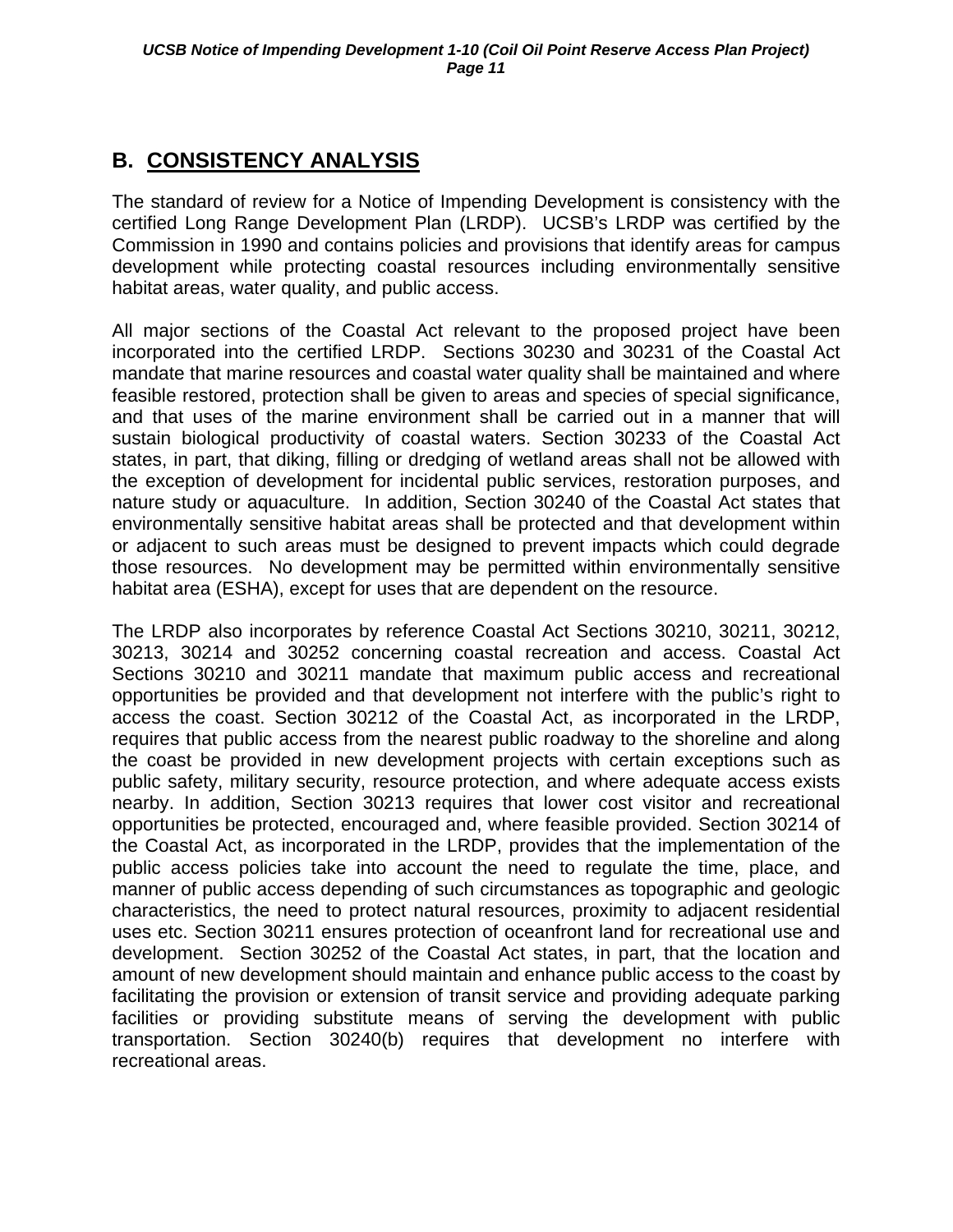Specifically, the University is proposing a public access improvement and habitat restoration project that involves the installation of 910 linear feet of wild-life permeable fencing, 60 linear feet of roll-out boardwalk, the removal of approximately 100 cu. yds. of fill from a portion of the Pond Trail located with dune swale habitat on site and the placement of all excavated material in a non-sensitive area on site, improvement of the existing Pond Trail, and the revegetation of unauthorized "volunteer/pioneered" trails at the Reserve. All minor, unauthorized trails that are not part of the designated trail network, as shown on Exhibit 3, will be restored/revegetated. The boundaries of the trails to remain will be demarcated with 3-rail type fencing, logs, or other natural barriers in order to minimize unnecessary human intrusion into sensitive habitat areas on site while maintaining public pedestrian and equestrian access across the site to the beach.

The proposed closing of the unauthorized trails will not result in any potential adverse impacts to public access and recreational resources because adequate public access across the site to the beach will remain available via the designated trail system. Moreover, the proposed closures are consistent with the approved trails map for the subject area included in the certified LRDP. The COPR has four designated trail corridors that traverse through the Reserve connecting to beach access points (Exhibit 3); only three of these access points are subject to this NOID. Additionally, the proposed closures of the unauthorized "pioneered" trails will protect and restore the ecology of the Reserve. Restoration activities near access C, the Pond Trail, and Access D also have the potential to temporarily, but adversely, impact public access. However, the University is proposing to keep access corridors open during all restoration activities associated with this NOID in order to minimize any potential temporary impacts to public access. Thus, the proposed unauthorized trail closures and restoration activities are consistent with the relevant public access and recreations policies of the certified LRDP.

The LRDP also contains several policies which require the protection of environmentally sensitive habitat areas (ESHA) and wetlands. Policy 30231.1 requires that identified Campus wetlands and coastal waters be protected from increased sedimentation or contamination from new development. Policy 30231.2 requires that new development be designed to minimize soil erosion and to direct runoff away from coastal waters and wetlands. Subpart (*l*) of Policy 30231.2 of the LRDP also requires that development adjacent to the 100 ft. buffer surrounding campus wetlands shall not result in adverse effects to campus wetlands.

As discussed, the University is proposing to install of 910 linear feet of fencing, 60 linear feet of roll-out boardwalk, the removal of approximately 100 cu. yds. of fill from the portion of the Pond Trail located within dune swale habitat on site and the placement of all excavated material in a non-sensitive area on site, and the revegetation of unauthorized "volunteer/pioneered" trails at the Reserve.

The entirety of the Reserve is designated ESHA pursuant to the certified LRDP. As a result, the entirety of the project scope will be in ESHA. Specifically, the removal of approximately 100 cu. yds. of fill from the portion of the Pond Trail located with dune swale habitat on site has the potential to adversely impact ESHA. As it was noted, the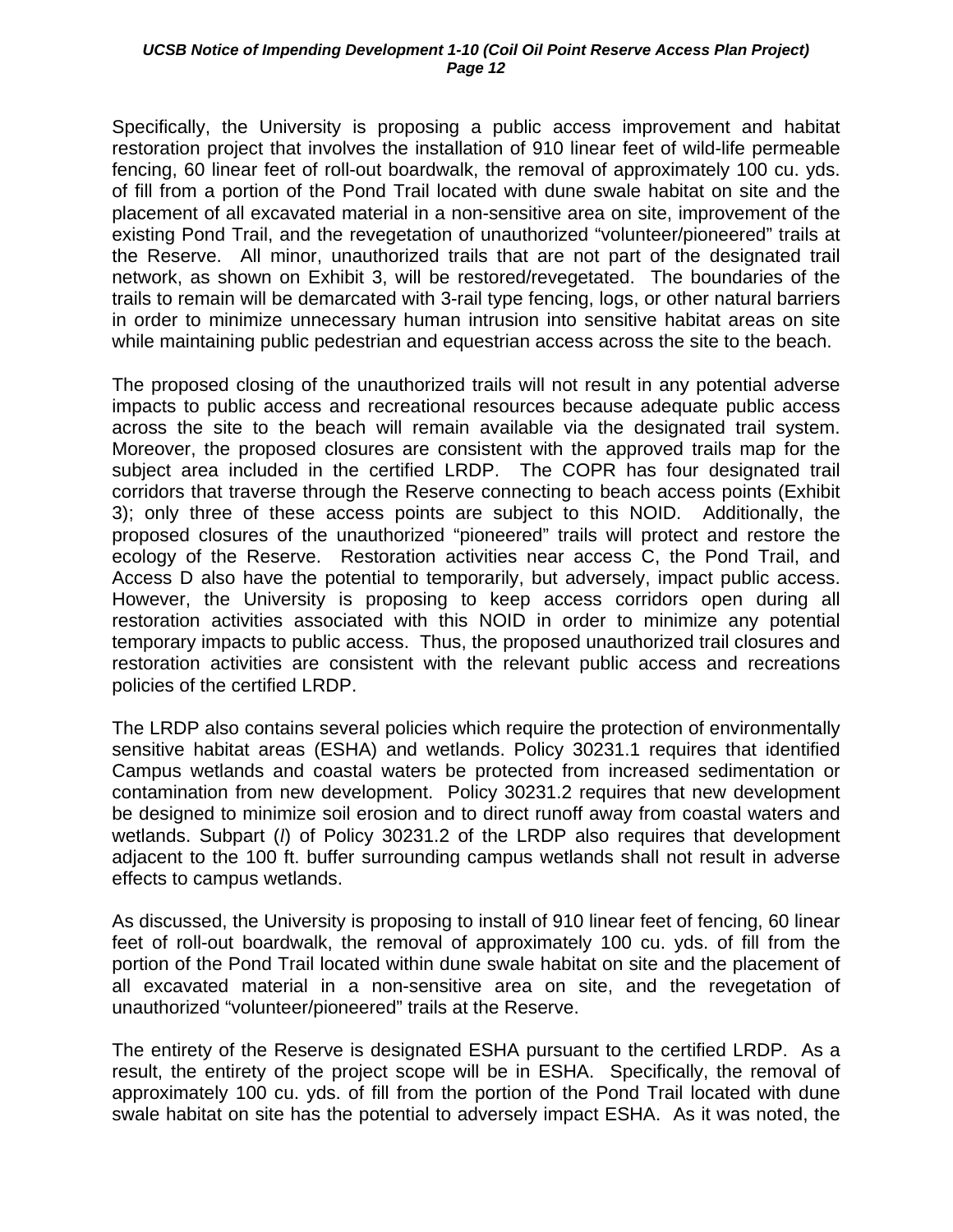trail was created prior to both the establishment of the Reserve in 1970 and the passage of the Coastal Zone Conservation Act in 1972 by placing a large quantity of fill on site in order to raise the path above surrounding grade. This artificial fill was apparently placed in order to provide a dry walking surface during the winter rainy season when wetlands may form within the dune swale area on site.

The section of the fill to be removed is 94 feet long, 25 feet wide (2,350 square feet) and approximately 1-foot deep. Approximately 100 cu. yds. of material will be removed and deposited under a nearby row of invasive Eucalyptus trees (Exhibit 7). The site is currently vegetated with mostly non-native and invasive plant species such as European annual grasses, Italian thistle, and Wild radish. Several native upland species also occur on the sides of the berm such as *Verbena lasiostachys* (Wstern vervain), *Distichilis spicata* (Saltgrass), *Lupinus arboreus* (Bush lupine), and *Isocoma menziesii* (Coastal goldenbrush). On the edges of the berm and surrounding area, the vegetation is dominated by native wetland plants such as *Juncus xiphioides, Jaumea carnosa* (March jaumea), *Bacharis salicifolia* (Mulefat), *Distichlis spicata* (Saltgrass), and *Frankenia salina* (Alkali Heath).

The University is proposing to remove the fill material underlying this segment of the Pond Trail in order to restore and enhance all portions of the site back to its natural state. The artificial fill material to be removed consists of sandy loam, consistent with the soil of the surrounding areas of the Reserve. All grading will occur by a small "bobcat" tractor and will be deposited under a nearby row of Eucalyptus trees, adjacent to the berm. The excavated material will then be spread approximately 1 inch thick over an area of approximately of 20,000 sq. ft. The goal for the deposition of the material in this location is to avoid the need for transportation of the material offsite, maintain existing soil and sand material within the reserve, and place the excavated material in a non-sensitive area where no native plant species are located. No native vegetation exists below the Eucalyptus trees. Both the University's biologist and the staff ecologist do not expect adverse impacts on the subject eucalyptus trees. No temporary stockpiling will be necessary since the fill will be deposited in its permanent location as it is removed from the trail area.

The Commission notes that proposed removal of the artificial fill along the subject section of the Pond Trail will occur immediately adjacent to the ESHA and wetland areas on site. As a result, the project may result in potential adverse impacts to adjacent ESHA during construction. However, in this case, the proposed grading is specifically for the purpose of habitat restoration and will serve to improve the value of habitat on site in the long-term. Specifically, the grading will serve to restore the hydrologic connection of the dunes swale areas on either side of the Pond Trail. Moreover, the areas where excavation will occur are primarily vegetated with non-native and/or invasive vegetation which will be removed and replaced with native vegetation. Thus, the proposed restoration activities are clearly an allowable use in designated ESHA areas pursuant to the relevant policies of the certified LRDP, including Section 30240, as incorporated in the certified LRDP. Moreover, both the University's biologist and the Commission's ecologist agree the fill removal site is an area of vegetation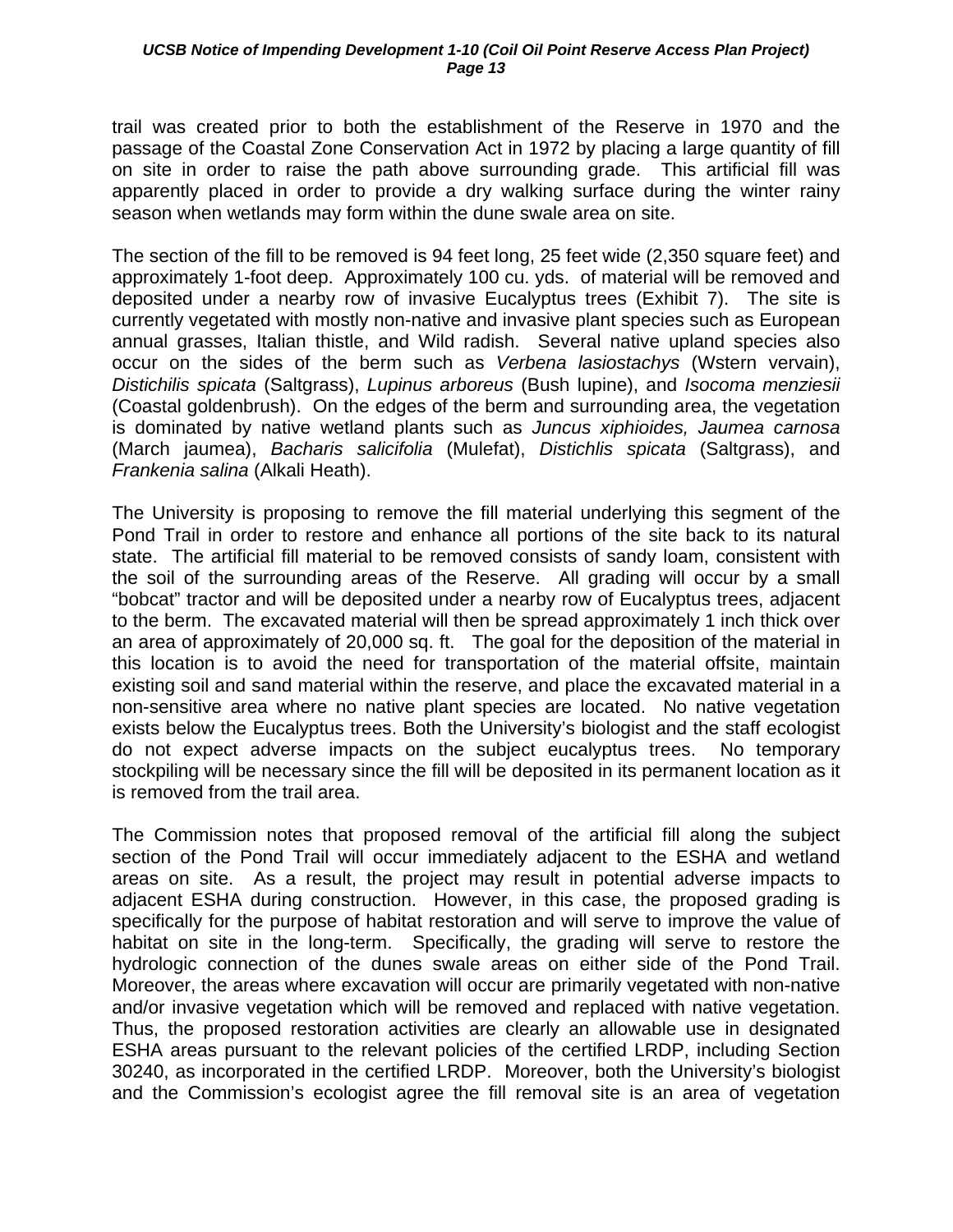inconsistent with the greater ecology of the back dune swale and does not constitute ESHA.

The University has not submitted a monitoring plan but has submitted a restoration plan, however it is only for the area where artificial fill will be removed. As a result, and in order to ensure that the entire project is designed and implemented in a manner that will ensure consistency with Policy 30231.3 and Policy 30231.2(*l*) of the LRDP, the Commission finds that **Special Condition Three (3)**, Habitat Restoration and Monitoring Program, is necessary to guarantee that the habitat enhancement and restoration is successfully implemented. Pursuant to Special Condition 3, the University shall submit a final Habitat Restoration and Monitoring Program prepared by a qualified biologist or environmental resource specialist.

In order to ensure the success of the restoration plan, **Special Condition Three (3)** requires that all restored/revegeated areas shall be monitored for five years, with interim reports submitted to the Executive Director. The reports shall describe the implementation of the approved enhancement program in narrative and photographs and report any problems in the implementation and their resolution. At the end of the five year monitoring period, if the enhancement and enhancement project has in part, or in whole, been unsuccessful, the University shall submit a revised or supplemental program to compensate for those portions of the original program which did not meet the approved success criteria.

The Commission also finds that the presence of a qualified biologist is necessary during grading and vegetation removal activities to ensure that there unintended disturbance and adverse impacts to adjacent sensitive resource areas are minimized. Therefore, **Special Condition One (1)** has been required to ensure that an independent qualified biologist or environmental resource specialist shall be present on site during all grading and vegetation removal activities or during any activities involving the use of heavy machinery.

Additionally, project staging including the equipment access corridors, for the construction of the trail improvements and artificial fill removal, has the potential to adversely impact adjacent ESHA. To ensure that project staging is minimized and resource issues are addressed, **Special Condition Two (2)** requires that all construction plans shall clearly identify all wetlands and native and any associated buffers in and around the construction zone. Additionally, construction related disturbances may undermine the habitat value of the wetland complex through improper storage or placement of materials or equipment or through improper release of debris, waste or chemicals. To address the potential adverse impacts during construction, the Commission finds it necessary to provide a framework of the University's responsibilities that would apply during the construction phase of the project, as described in **Special Condition Two (2)**.

Therefore, the Commission finds that the notice of impending development, as conditioned, is consistent with all applicable policies of the LRDP.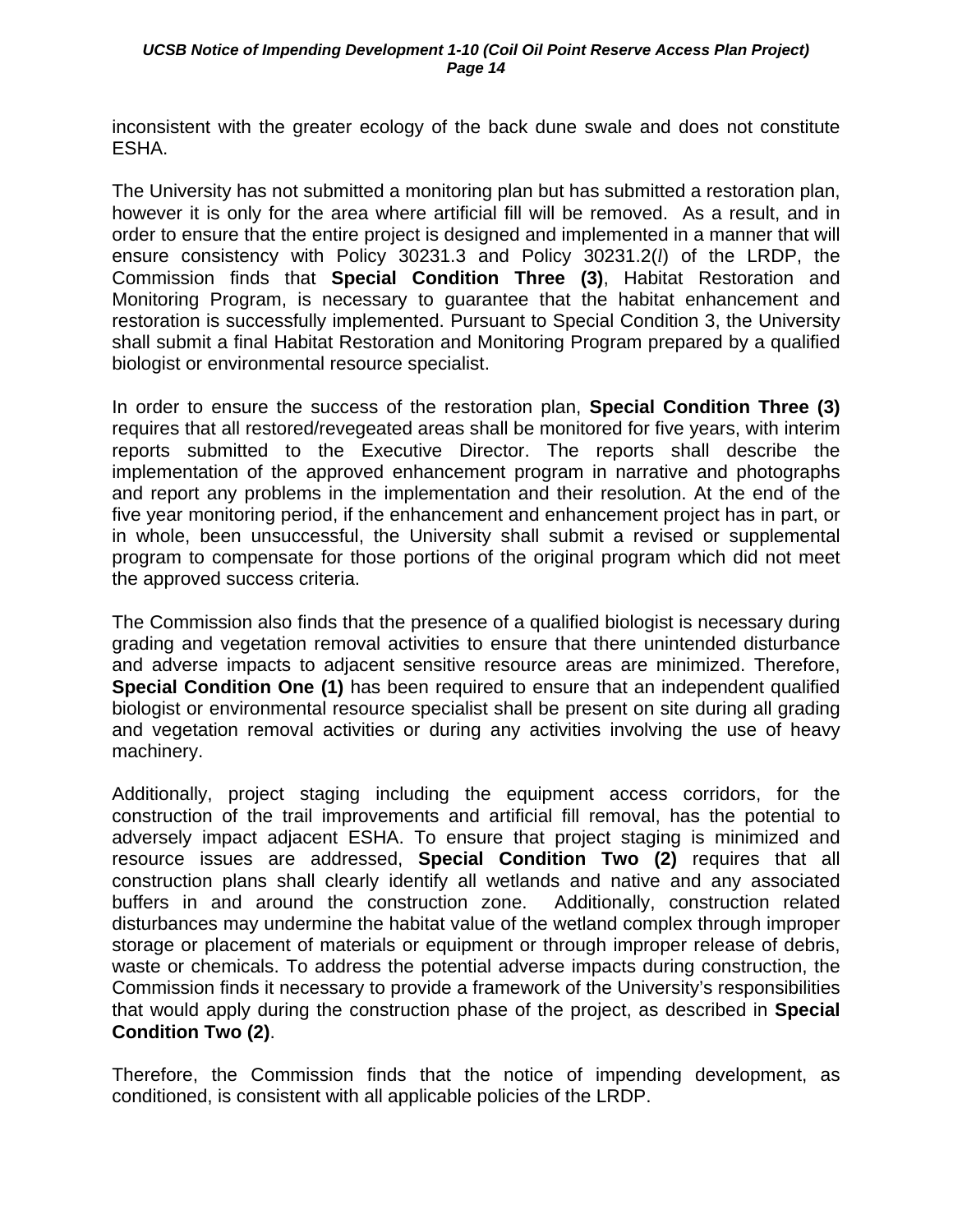

| Exhibit No. 1         |  |
|-----------------------|--|
| <b>UCSB NOID 1-10</b> |  |
| <b>Vicinity Map</b>   |  |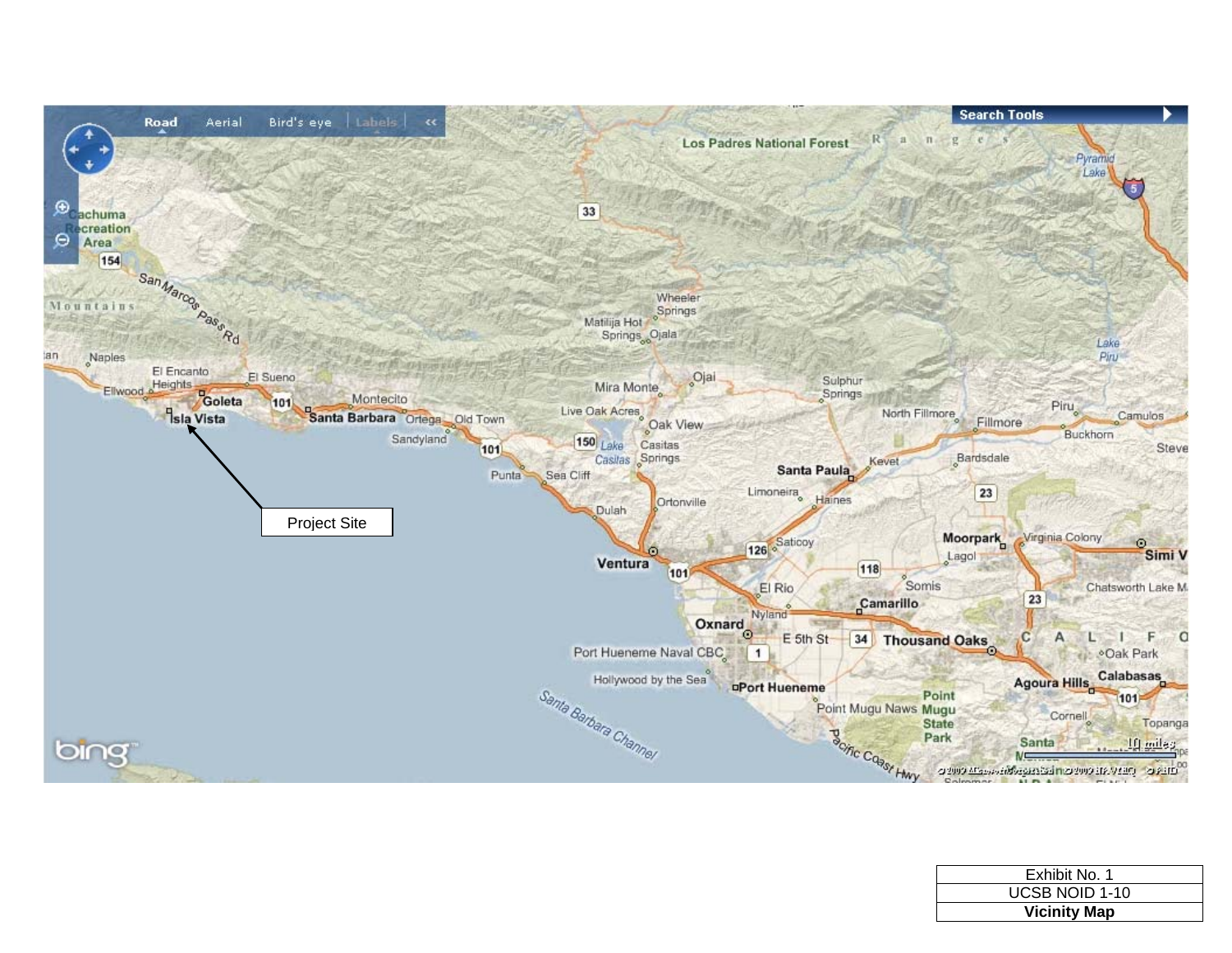

| Exhibit No. 2                           |
|-----------------------------------------|
| <b>UCSB NOID 1-10</b>                   |
| <b>Aerial of Coal Oil Point Reserve</b> |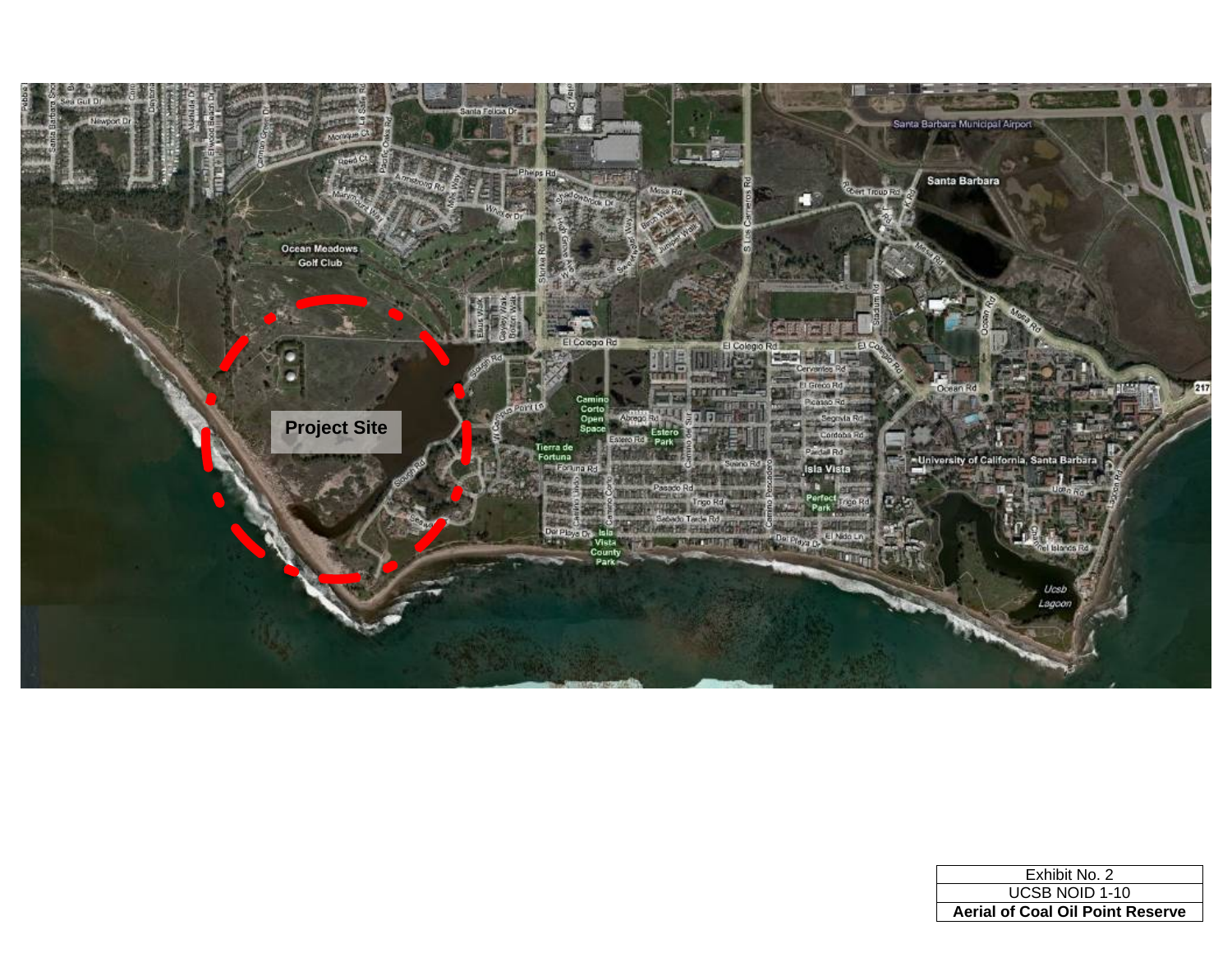

| Exhibit No. 3                              |
|--------------------------------------------|
| <b>UCSB NOID 1-10</b>                      |
| <b>Coal Oil Point Reserve Trail System</b> |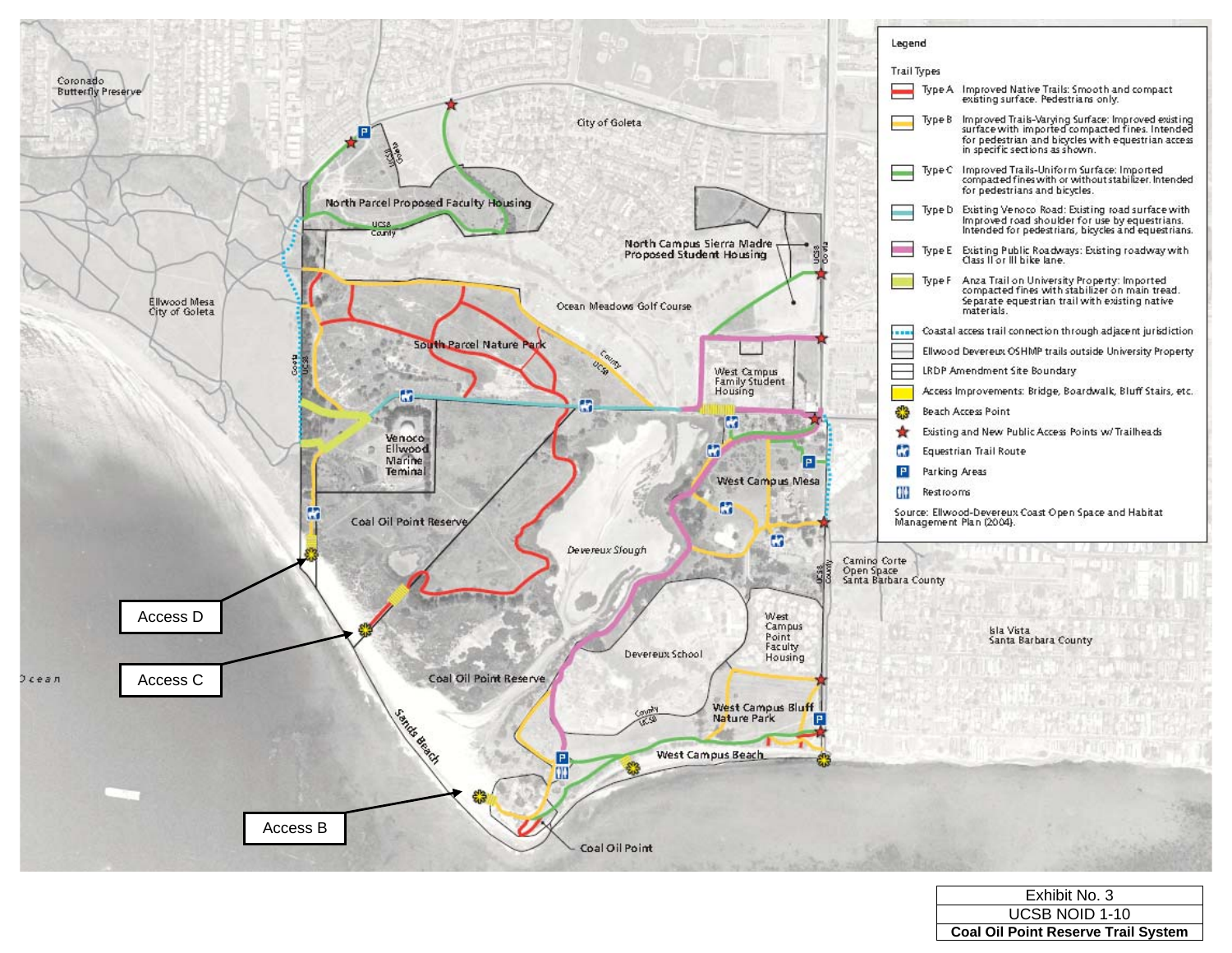

| Exhibit No. 4                         |
|---------------------------------------|
| <b>UCSB NOID 1-10</b>                 |
| <b>Access B. Sands Beach Entrance</b> |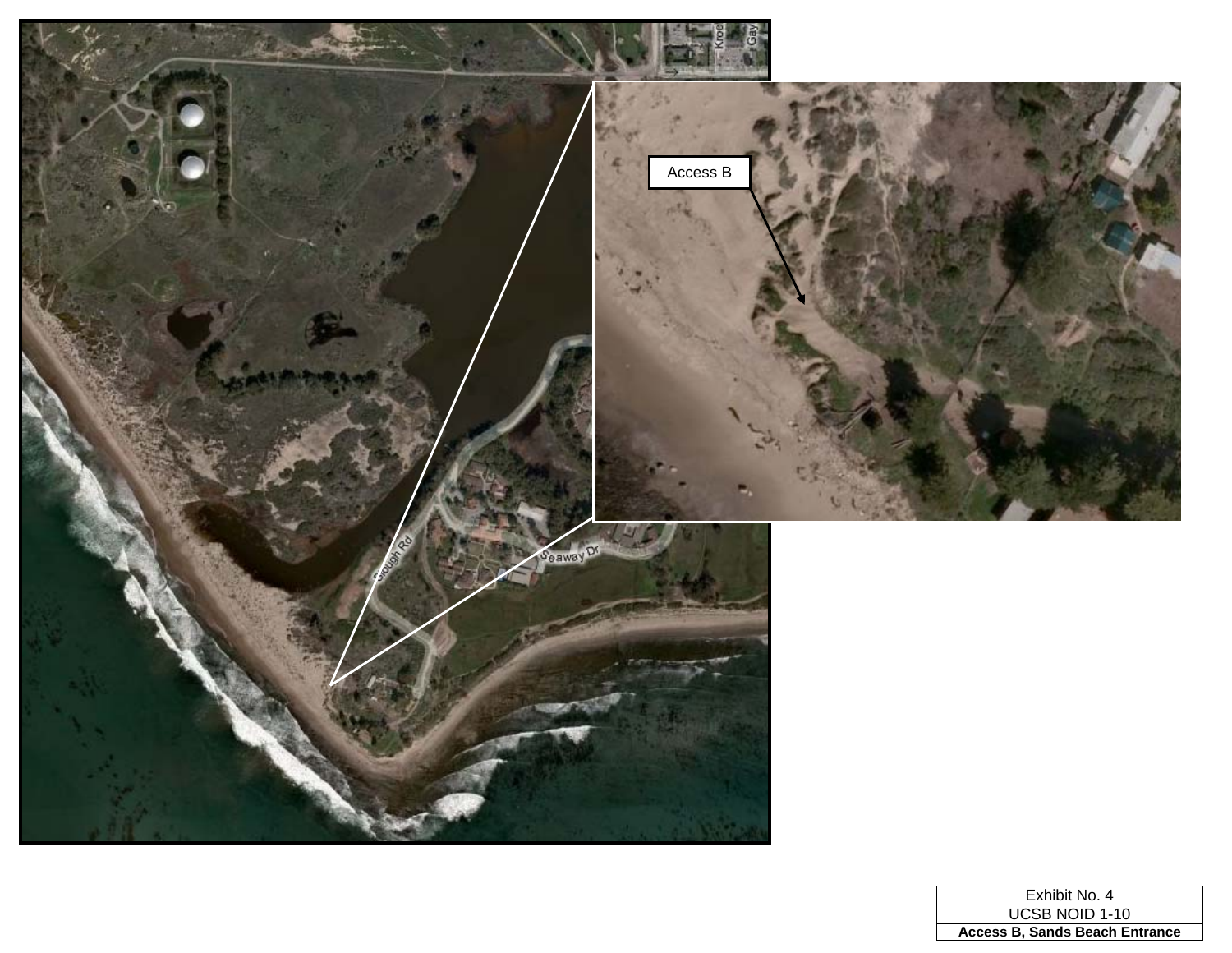

| Exhibit No. 5               |
|-----------------------------|
| <b>UCSB NOID 1-10</b>       |
| <b>Access C. Pond Trail</b> |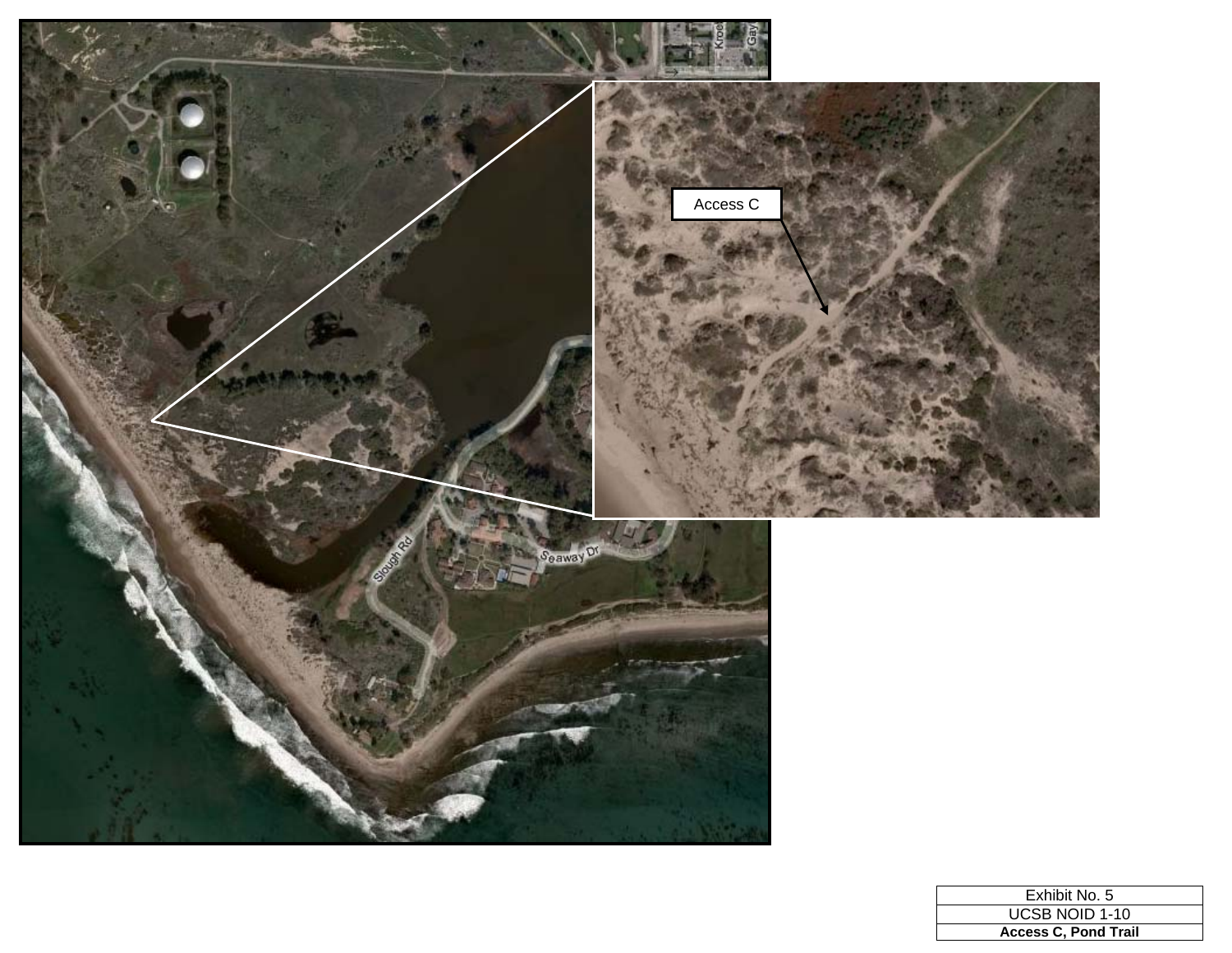

Exhibit No. 6 UCSB NOID 1-10 **Access D, Reserve's Western Boundary**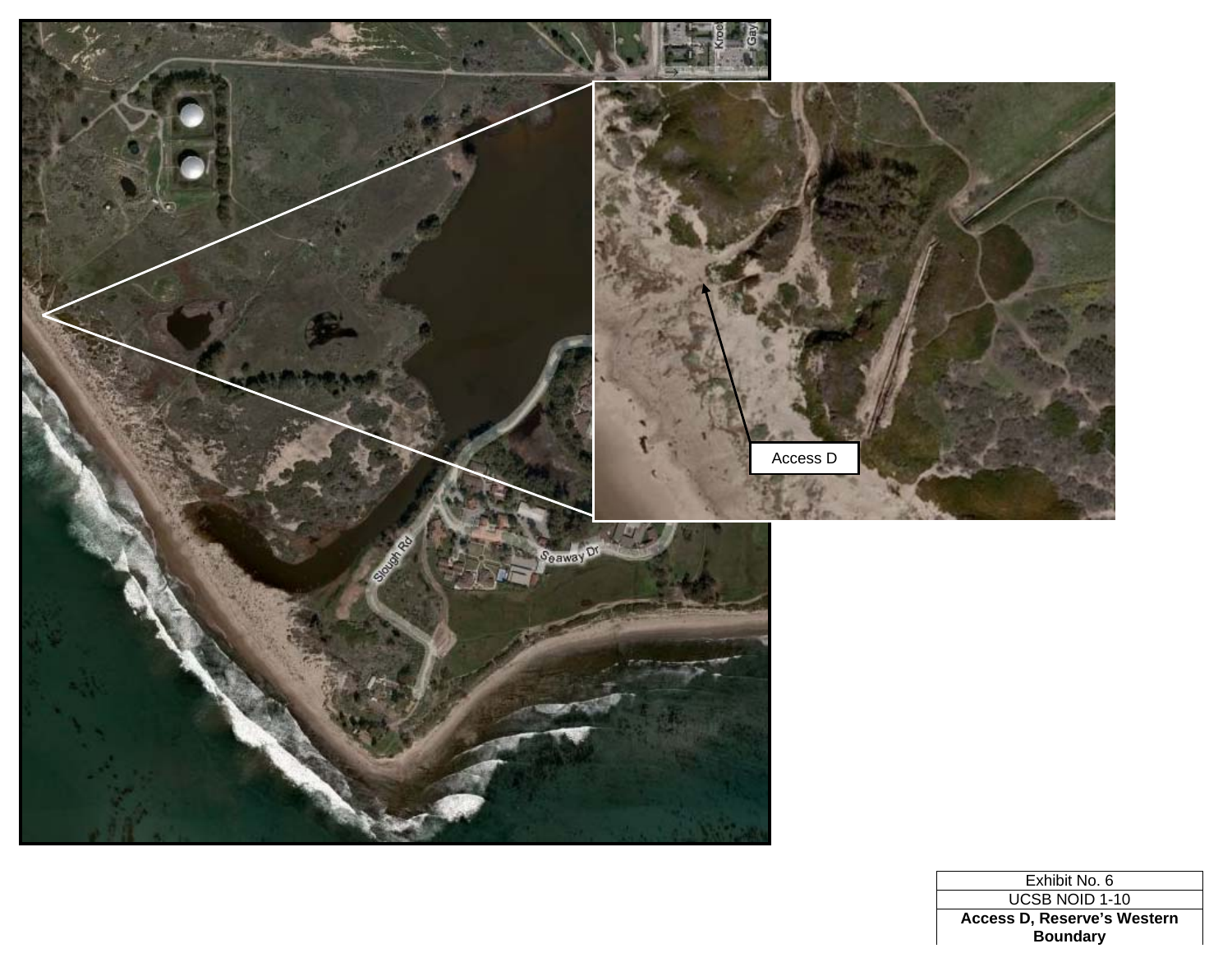

Exhibit No. 7 UCSB NOID 1-10 **Artificial Fill Removal and Deposit Site**